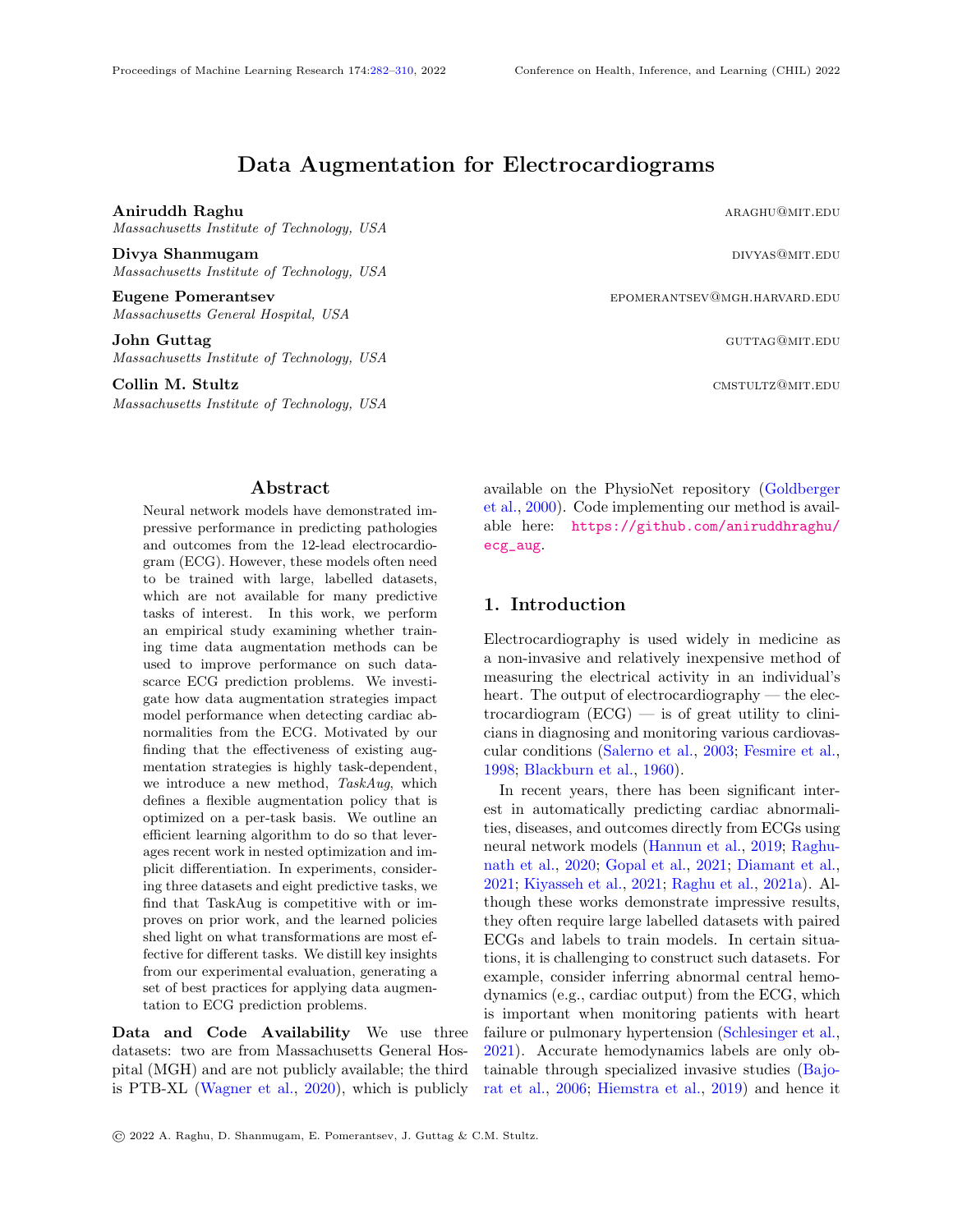

<span id="page-1-0"></span>Figure 1: The effect of data augmentation on ECG prediction tasks is task-dependent. We examine the mean/standard error of AUROC over 5 runs when applying SpecAugment [\(Park](#page-12-3) [et al.,](#page-12-3) [2019\)](#page-12-3), a data augmentation method, to two different ECG prediction tasks. We observe performance improvement in one setting (left, Right Ventricular Hypertrophy), and performance reduction in another (right, Atrial Fibrillation).

is difficult to obtain large datasets with paired ECGs and hemodynamics variables.

Data augmentation [\(Hataya et al.,](#page-12-4) [2020;](#page-12-4) [Wen et al.,](#page-13-4) [2020;](#page-13-4) [Shorten and Khoshgoftaar,](#page-13-5) [2019;](#page-13-5) [Iwana and](#page-12-5) [Uchida,](#page-12-5) [2021a;](#page-12-5) [Cubuk et al.,](#page-11-7) [2019,](#page-11-7) [2020\)](#page-11-8) during training is a useful strategy to improve the predictive performance of models in data-scarce regimes. However, there exists limited work studying data augmentation for ECGs. A key problem with applying standard data augmentations is that fine-grained information within ECGs, such as relative amplitudes of portions of beats, carry predictive signal: augmentations may worsen performance if such predictive signal is destroyed. Furthermore, the effectiveness of data augmentations with ECGs varies on a task-specific basis – applying the same augmentation for two different tasks could help performance in one case, and hurt performance in another (Figure [1\)](#page-1-0).

In this work, we take steps towards addressing these issues. Our contributions are as follows:

- We propose TaskAug, a new task-dependent augmentation strategy. TaskAug defines a flexible augmentation policy that is optimized on a per-task basis. We outline an efficient learning algorithm to do so that leverages recent work in nested optimization and implicit differentiation. [\(Lorraine](#page-12-6) [et al.,](#page-12-6) [2020\)](#page-12-6).
- We conduct an empirical study of TaskAug and other augmentation strategies on ECG predictive problems. We consider three datasets and eight dif-

ferent predictive tasks, which cover different classes of cardiac abnormalities.

- We analyze the results from our evaluation, finding that many augmentation strategies do not work well across all tasks. Given its task-specific nature, TaskAug is competitive with or improves on other methods for the problems we examined.
- We study the learned TaskAug policies, finding that they offer insights as to what augmentations are most appropriate for different tasks.
- We provide a summary of findings and best practices to assist future studies exploring data augmentation for ECG tasks.

# 2. Related Work

Data augmentation for time-series. Prior research on time-series data augmentation includes: (1) large-scale surveys exploring the impact of augmentation on various downstream modalities [\(Iwana and](#page-12-5) [Uchida,](#page-12-5) [2021a,](#page-12-5)[b;](#page-12-7) [Wen et al.,](#page-13-4) [2020\)](#page-13-4); and (2) specific methods for particular modalities, including speech signals [\(Park et al.,](#page-12-3) [2019,](#page-12-3) [2020\)](#page-12-8), wearable device signals [\(Um et al.,](#page-13-6) [2017\)](#page-13-6), and time series forecasting [\(Bandara et al.,](#page-11-9) [2021;](#page-11-9) [Smyl and Kuber,](#page-13-7) [2016\)](#page-13-7). There is relatively little work exploring how augmentation can impact performance for ECG-based prediction tasks, with prior studies mostly restricted to considering single tasks [\(Hatamian et al.,](#page-12-9) [2020;](#page-12-9) [Banerjee and](#page-11-10) [Ghose,](#page-11-10) [2021\)](#page-11-10). In contrast, in this paper, we evaluate a set of data augmentation methods on many different predictive tasks, studying when and why augmentations may help. In addition, the data augmentation strategy proposed in this work, TaskAug, can be readily adapted to new predictive tasks, unlike in existing works where the methods may be designed for a very specific downstream task.

There also exists related work on using data augmentation for contrastive pre-training with ECGs [\(Gopal et al.,](#page-11-4) [2021;](#page-11-4) [Kiyasseh et al.,](#page-12-0) [2021;](#page-12-0) [Raghu](#page-12-10) [et al.,](#page-12-10) [2021b;](#page-12-10) [Mehari and Strodthoff,](#page-12-11) [2021\)](#page-12-11). These works are complementary to ours; we focus specifically on supervised learning (rather than contrastive pre-training), and we hypothesize that our proposed augmentation pipeline could be used in these prior methods for improved contrastive learning.

Designing and learning data augmentation policies. The structure of TaskAug, our proposed augmentation strategy, was inspired by related work on flexible data augmentation policies in computer vi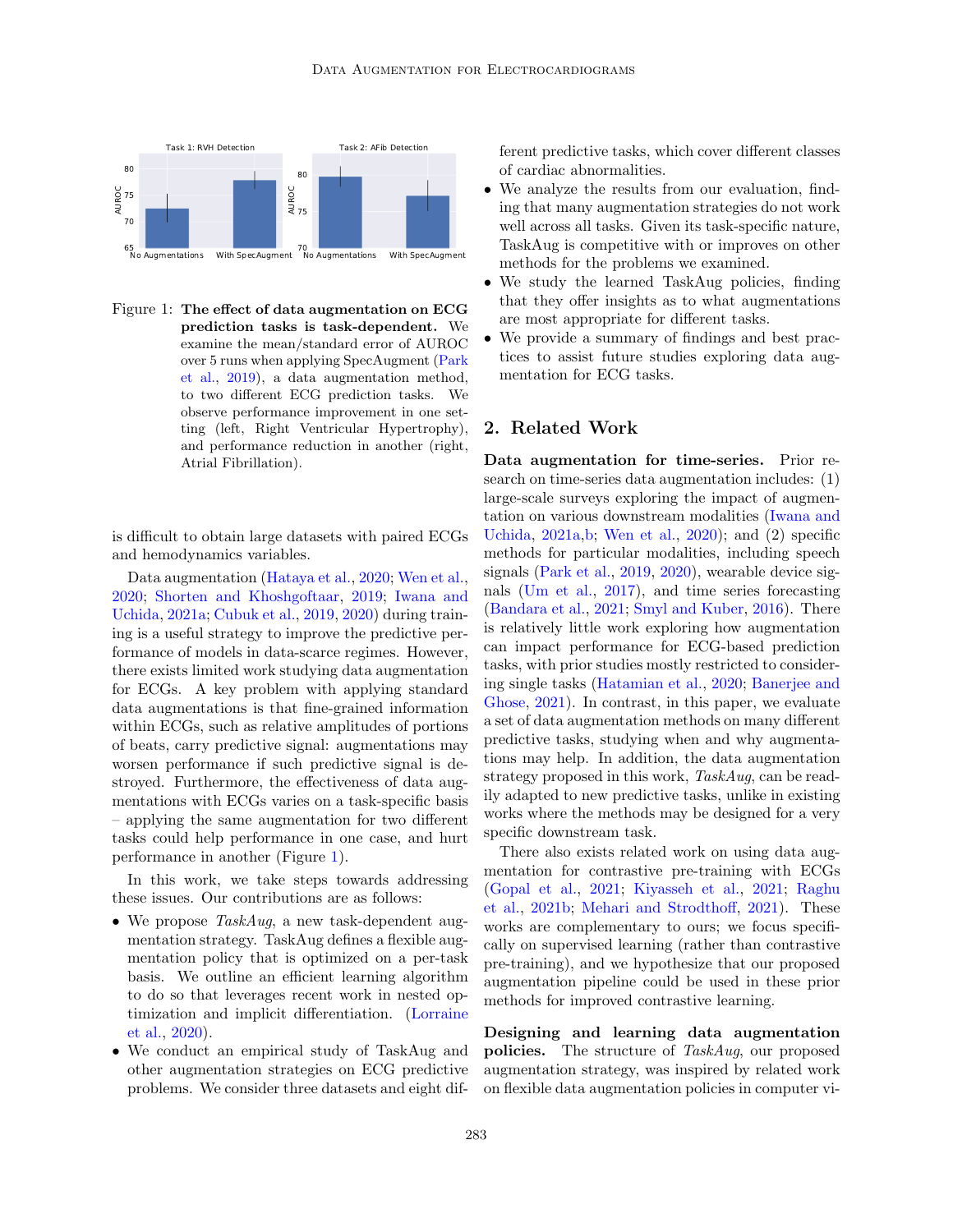sion [\(Cubuk et al.,](#page-11-7) [2019,](#page-11-7) [2020;](#page-11-8) [Hataya et al.,](#page-12-4) [2020\)](#page-12-4). We extend these ideas to ECG predictive tasks by (1) selecting appropriate transformations for ECG data, and (2) allowing for class-specific transformation strengths. Since such policies introduce many hyperparameters, we use a bi-level optimization algorithm to enable scalable policy learning [\(Lorraine](#page-12-6) [et al.,](#page-12-6) [2020;](#page-12-6) [Raghu et al.,](#page-12-12) [2021c\)](#page-12-12).

# 3. Problem Setup and Notation

We focus on supervised binary classification problems from ECG data. Let  $x \in \mathbb{R}^{12 \times T}$  refer to a 12-lead ECG of T samples and  $y \in \{0,1\}$  refer to a binary target. We let  $\mathcal{D} = \{(x_n, y_n)\}_{n=1}^N$  refer to a dataset of N ECG-label pairs.

Let  $f(x; \theta) \rightarrow \hat{y}$  be a neural network model with parameters  $\theta$  that outputs a predicted label  $\hat{y}$  given  $x$  as input. Network parameters are optimized to minimize the average binary cross entropy loss  $\mathcal{L}_{BCE}$ on the training dataset  $\mathcal{D}^{(\text{train})}$ .

We restrict our study to single label binary classification problems in this work in order to study the effect of data augmentation on a per-task basis. One can extend this to multilabel binary classification by letting y be a vector of several different binary labels and training the network to produce a vector of predictions.

Training with Data Augmentation. Let  $A(x, y; \phi) \rightarrow \tilde{x}$  refer to a data augmentation function with hyperparameters  $\phi$  that takes the input ECG x and its label y and outputs an augmented version  $\tilde{x}$ . Note that this formulation implicitly assumes that the augmentation is label preserving, since it does not also change the label y. Where relevant, the augmentation hyperparameters  $\phi$  may control the strength/probability of applying an augmentation.

The process of training with data augmentation  $<sup>1</sup>$  $<sup>1</sup>$  $<sup>1</sup>$ </sup> amounts to:

- 1. Sample a data point and label pair from the training set:  $(x, y) \sim \mathcal{D}^{(\text{train})}$ .
- 2. Apply the augmentation  $A: x \mapsto \tilde{x}$ , to transform the original input x to an augmented version  $\tilde{x}$ .
- 3. Use the pair  $(\tilde{x}, y)$  in training.

### <span id="page-2-1"></span>4. Data Augmentation Methods

We now describe the data augmentation methods considered in our experiments. We also present our new, learnable data augmentation method that can be used to find task-specific augmentation policies, and an algorithm to optimize its parameters.

#### 4.1. Existing Data Augmentation Methods

We evaluate the following set of existing data augmentation strategies, which includes operations in the signal (time-domain) space, frequency space, and interpolated signal space, providing good coverage of the possible space of augmentations.

Time Masking. This is a commonly used method in time-series and ECG data augmentation work [\(Iwana and Uchida,](#page-12-5) [2021a;](#page-12-5) [Gopal et al.,](#page-11-4) [2021\)](#page-11-4). We mask out (set to zero) a contiguous fraction  $w \in [0, 1]$ of the original signal of length T, We choose a random starting sample  $t_s$  and set all samples  $[t_s, t_s+wT] = 0$ .

SpecAugment. A highly popular method for augmenting speech signals [\(Park et al.,](#page-12-3) [2019,](#page-12-3) [2020\)](#page-12-8). We follow the approach from [Kiyasseh et al.](#page-12-0) [\(2021\)](#page-12-0), and apply masking (setting components to zero) in the time and frequency domains as follows. We take the Short-Time Fourier Transform (STFT) of the input signal, and independently mask a fraction w of the temporal bins and frequency bins (this involves setting the complex valued entries in these bins to  $0 + 0i$ . The inverse STFT is then used to map the signal back to the time domain.

Discriminative Guided Warping (DGW). Introduced in [Iwana and Uchida](#page-12-7) [\(2021b\)](#page-12-7), this method uses Dynamic Time Warping (DTW) (Müller, [2007;](#page-12-13) [Berndt and Clifford,](#page-11-11) [1994\)](#page-11-11) to warp a source ECG to match a representative reference signal that is dissimilar to examples from other classes.

SMOTE [\(Chawla et al.,](#page-11-12) [2002\)](#page-11-12). A commonly used oversampling strategy, the SMOTE algorithm generates new synthetic examples of the minority class by interpolating minority class samples. Given that many ECG prediction problems are characterized by significant class imbalance, oversampling algorithms are important methods to consider. In contrast to the other methods, the SMOTE algorithm generates an augmented dataset prior to any training, based on a predefined training set size, rather than augmenting examples at each training iteration (as

<span id="page-2-0"></span><sup>1.</sup> For the SMOTE baseline this process is slightly different; details are in Section [4.](#page-2-1)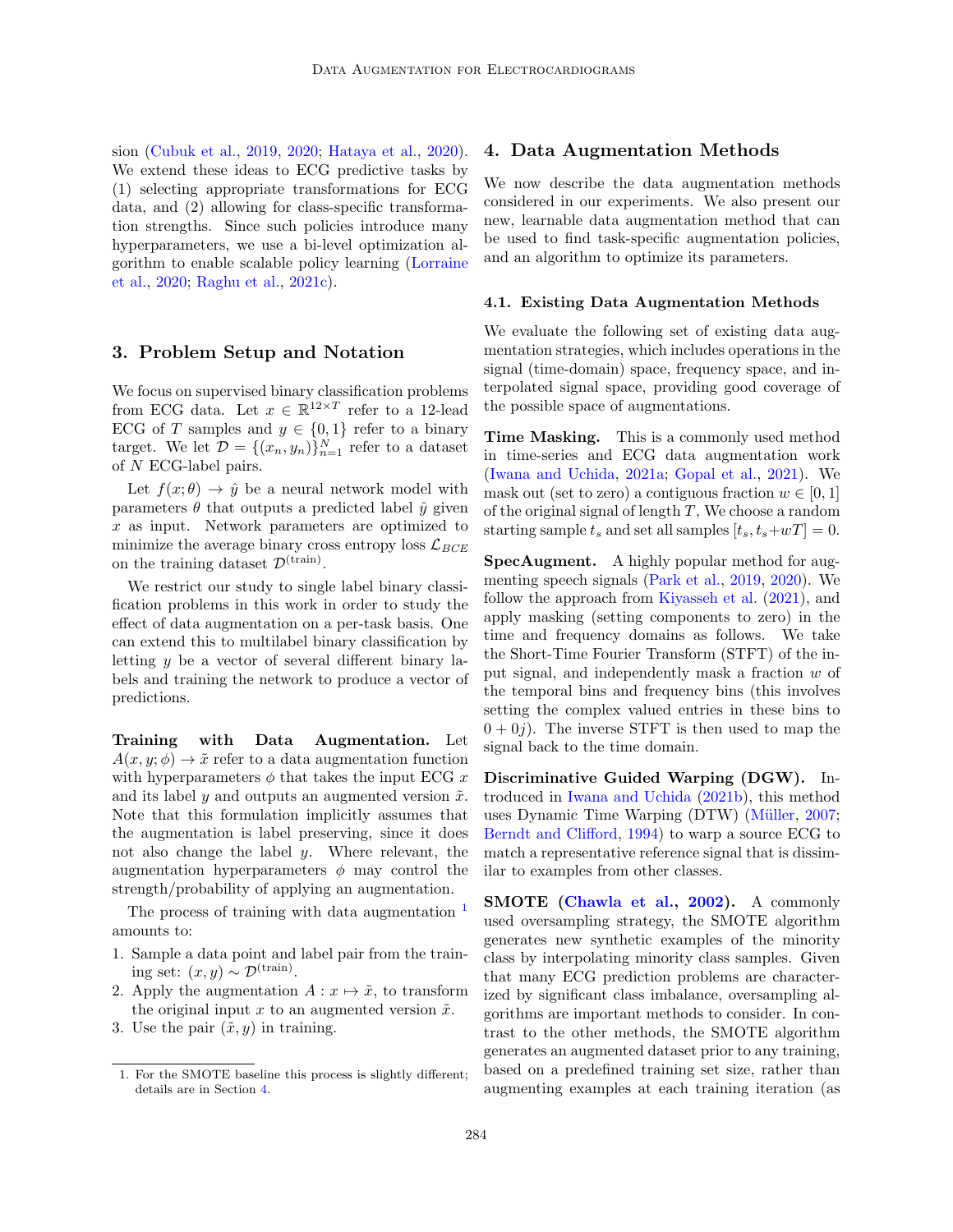presented in Section [4\)](#page-2-1). We set this value to achieve a balanced number of the two classes.

#### 4.2. TaskAug: A New Augmentation Policy

Motivation. The approaches mentioned so far are simple to implement and can be effective for various problems; however, they are fairly inflexible, given each individually uses only one or two fixed transformations. With ECGs, recall that it is unclear on a per-task basis which augmentations may help or worsen performance (Figure [1\)](#page-1-0). Designing a more flexible augmentation strategy that is optimized on a per-task basis could help with this problem, and we now describe such an approach –  $TaskAug$ .

### <span id="page-3-3"></span>4.2.1. Formalizing TaskAug

High-level structure. We define a set of operations  $S = \{A_1, \ldots, A_M\}$ , each of which is an augmentation function of the form  $A_i(x, y; \mu_0, \mu_1)$ , where x is the input data point to the augmentation function, y is the label, and  $\{\mu_0, \mu_1\}$  represent the augmentation strengths for datapoints of class label 0 and class label 1 respectively. We separately parameterize the augmentation strengths for each class because transformations may corrupt predictive information in the signal for one class but not the other.

The overall augmentation policy consists of a set of K stages, where at each stage we:  $(1)$  sample an augmentation function  $A_i$  to apply; and (2) apply it to the input signal to that stage. This allows composing combinations of operations in a stochastic manner. A high-level schematic is shown in Figure [2.](#page-4-0)

Mathematical definition. The policy is defined following [Hataya et al.](#page-12-4) [\(2020\)](#page-12-4). At each augmentation stage  $k \in \{1, ..., K\}$  we have a set of operation selection parameters  $\pi^{(k)} \in [0,1]^M$ , where  $\sum_i \pi_i^{(k)} = 1 \quad \forall k.$  Each vector  $\pi^{(k)}$  parameterizes a categorical distribution such that each entry  $\pi_i^{(k)}$ represents the probability of selecting operation  $i$  at augmentation stage k. We obtain a reparameterizable sample from this categorical distribution (using the Gumbel-Softmax trick, [\(Jang et al.,](#page-12-14) [2016;](#page-12-14) [Maddi](#page-12-15)[son et al.,](#page-12-15) [2016\)](#page-12-15)) at each stage to select the operation to use, as follows:

$$
u \sim \text{Categorical}(\pi^{(k)}) \quad \text{# Note that } u \in \mathbb{R}^M \quad (1)
$$

$$
i = \arg\max u \tag{2}
$$

$$
\tilde{x} = \frac{u_i}{\text{stop\_grad}(u_i)} A_i(x, y; \mu_0, \mu_1). \tag{3}
$$

The multiplicative factor  $\frac{u_i}{\text{stop\_grad}(u_i)}$  allows differentiation w.r.t the operation selection parameters  $\pi$ . This enables gradient-based optimization of  $\pi$  (see Section [4.2.2\)](#page-3-0). The denominator is necessary because the reparameterized sample from the categorical distribution is not one-hot. Further details are in Appendix [A.](#page-14-0)

Suppose a particular augmentation function  $A_i$ with strength parameters  $\mu_0$  and  $\mu_1$  is obtained following Eqns [1](#page-3-1) and [2.](#page-3-2) Then, denoting the input to this augmentation stage as x with label y, the function  $A_i$ that computes the augmented output is defined as:

$$
A_i(x, y; \mu_0, \mu_1) = t_i(x; s), \tag{4}
$$

where  $t_i$  is the actual transformation applied to the signal (e.g., time masking), and s is the transformation strength, computed as follows:  $s = y\mu_1 + (1 - y)\mu_0$ . See [A](#page-14-0)ppendix A for a detailed example of the different steps in applying TaskAug.

Extension to multiclass and multilabel settings. Our instantiation of TaskAug is for the binary classification setting, since this is the scenario we consider in our experiments. The formulation can be extended to multiclass/multilabel problems by defining an operation selection probability matrix and strength matrix at each augmentation stage. The operation selection probabilities and operation strengths for a given example are then obtained by taking the matrix product of the relevant parameter matrix and the label vector y.

#### <span id="page-3-0"></span>4.2.2. Optimizing Policy Parameters

Although the defined policy is flexible, it introduces many new parameters  $-$  for a binary problem, there are M operation selection parameters for the categorical distributions at each stage, and 2 strength parameters at each stage, resulting in  $K \times (2+M)$  total parameters. Finding effective values for these parameters with random/grid search or Bayesian optimization is computationally expensive since they require training models many times with different parameter settings. We therefore use a gradient-based learning scheme to learn these parameters online.

<span id="page-3-2"></span><span id="page-3-1"></span>We optimize policy parameters to minimize a model's validation loss, which is computed using nonaugmented data. Following prior work [\(Lorraine](#page-12-6) [et al.,](#page-12-6) [2020;](#page-12-6) [Hataya et al.,](#page-12-4) [2020;](#page-12-4) [Raghu et al.,](#page-12-12) [2021c\)](#page-12-12), we alternate gradient updates on the network parameters  $\theta$  and the augmentation parameters  $\phi$  by iter-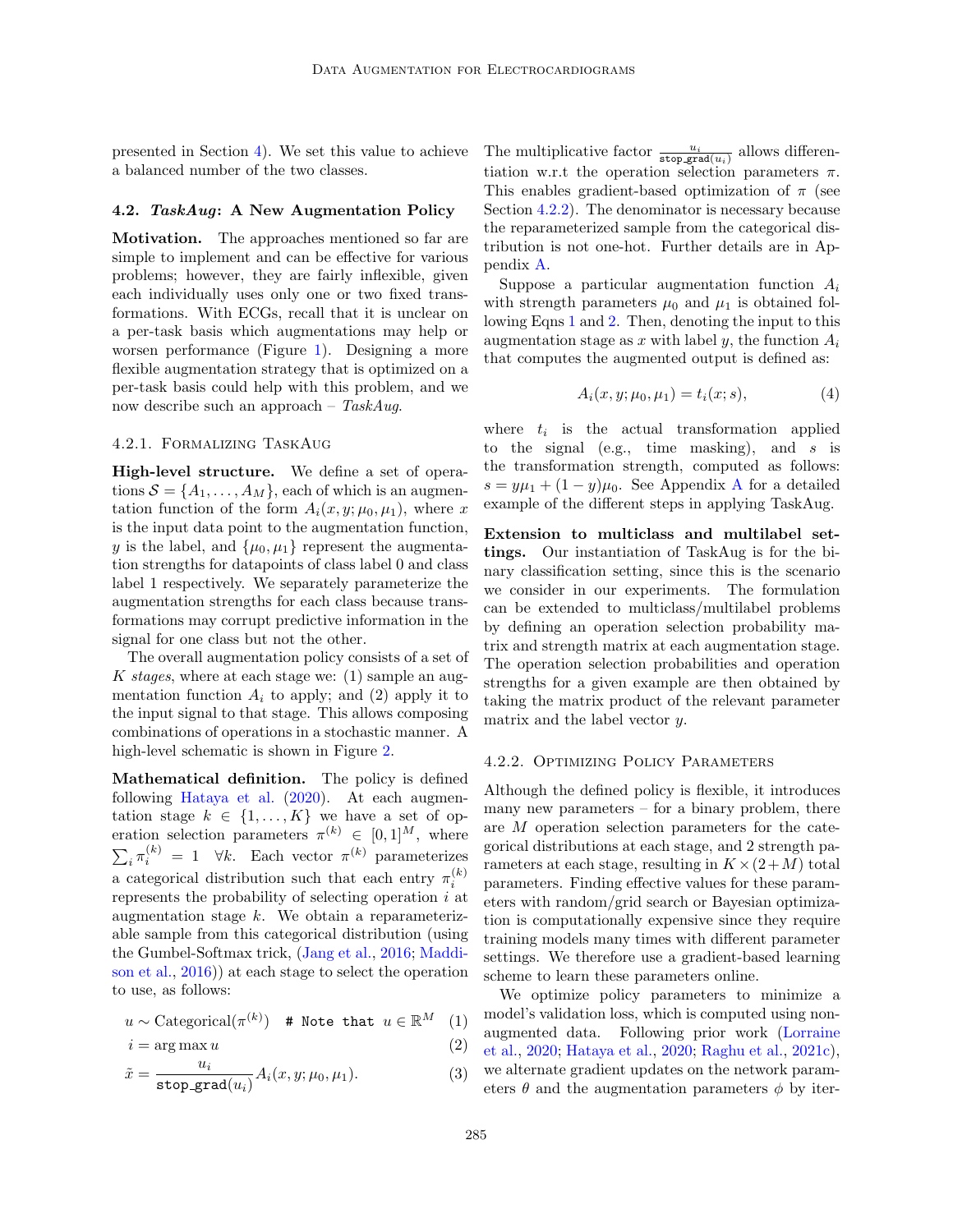

Figure 2: Structure of TaskAug. Augmentations to apply are sampled from a set of available operations, and applied in sequence. Here we show an example with  $K = 2$  stages of augmentation. We omit details relating to the per-class magnitudes and probabilities of sampling for clarity.

ating the following steps (details and full algorithm in Appendix [A\)](#page-14-0):

- Optimize the model parameters  $\theta$  for P steps: at each step, sample a batch  $(x, y)$  of data from  $\mathcal{D}^{(\text{train})}$ , augment the batch with the augmentation policy to obtain  $(\tilde{x}, y)$ , compute the predicted label  $\hat{y}$ , and update the model parameters using gradient descent:  $\theta \leftarrow \theta - \eta \nabla \mathcal{L}(y, \hat{y}).$
- Compute the validation loss  $\mathcal{L}_V$  using an unaugmented batch from the validation dataset.
- Perform a gradient update on the augmentation parameters  $\phi$ . We use the chain rule to re-express the gradient wrt the augmentation parameters:

$$
\frac{\partial \mathcal{L}_V}{\partial \phi} = \frac{\partial \mathcal{L}_V}{\partial \theta} \times \frac{\partial \theta}{\partial \phi},
$$

and compute this as follows. The first term on the RHS is found exactly using straightforward backpropagation; the second term is approximated using the algorithm from [Lorraine et al.](#page-12-6) [\(2020\)](#page-12-6), leveraging implicit differentiation for efficient computation (since differentiating through training exactly is too memory-intensive). The augmentation parameters are then updated:  $\phi \leftarrow \phi - \eta \frac{\partial \mathcal{L}_V}{\partial \phi}$ .

By using this algorithm, augmentation parameters are learned on a per-task basis and analyzing the learned parameters may allow us to understand what augmentations are useful for different problems. We return to this in Section [5.2.2.](#page-8-0)

Computational cost. Optimizing policy parameters in this manner is significantly more computationally efficient than running a grid search over parameter values. With  $P = 1$ , running this algorithm has about  $2 - 3 \times$  the computational cost of training without any augmentations.

#### <span id="page-4-0"></span>5. Experiments

We evaluate the data augmentation strategies on ECG prediction tasks. We have two main experimental questions: (1) in what settings can data augmentation be beneficial, and (2) when data augmentation does help, which augmentation strategies are most effective? To investigate these questions, we consider a range of settings that cover three different 12-lead ECG datasets and eight prediction tasks of varying difficulty, class imbalance, and training set sizes.

#### 5.1. Experimental Setup

#### 5.1.1. Datasets and Tasks

We highlight key information about our datasets and tasks here, with a summary in Table [1.](#page-5-0)

Dataset A is from Massachusetts General Hospital (MGH) and contains paired 12-lead ECGs and labels for different cardiac abnormalities. Of the available labels in the dataset, we select Right Ventricular Hypertrophy (RVH) and Atrial Fibrillation (AFib) as two of the predictive tasks in our evaluation. These were chosen because (1) they have been previously studied as prediction targets from the ECG [\(Couceiro](#page-11-13) [et al.,](#page-11-13) [2008;](#page-11-13) [Lin and Lu,](#page-12-16) [2020\)](#page-12-16), and (2) they have low positive prevalence: 1% for RVH, and 5% for AFib, and therefore help to understand the impact of data augmentation in imbalanced prediction problems.

Dataset B is PTB-XL [\(Wagner et al.,](#page-13-0) [2020;](#page-13-0) [Gold](#page-11-0)[berger et al.,](#page-11-0) [2000\)](#page-11-0), an open-source dataset of 12-lead ECGs. Each ECG has labels for four different categories of cardiac abnormality. This dataset has been used in prior work to evaluate ECG predictive models [\(Gopal et al.,](#page-11-4) [2021;](#page-11-4) [Kiyasseh et al.,](#page-12-0) [2021\)](#page-12-0).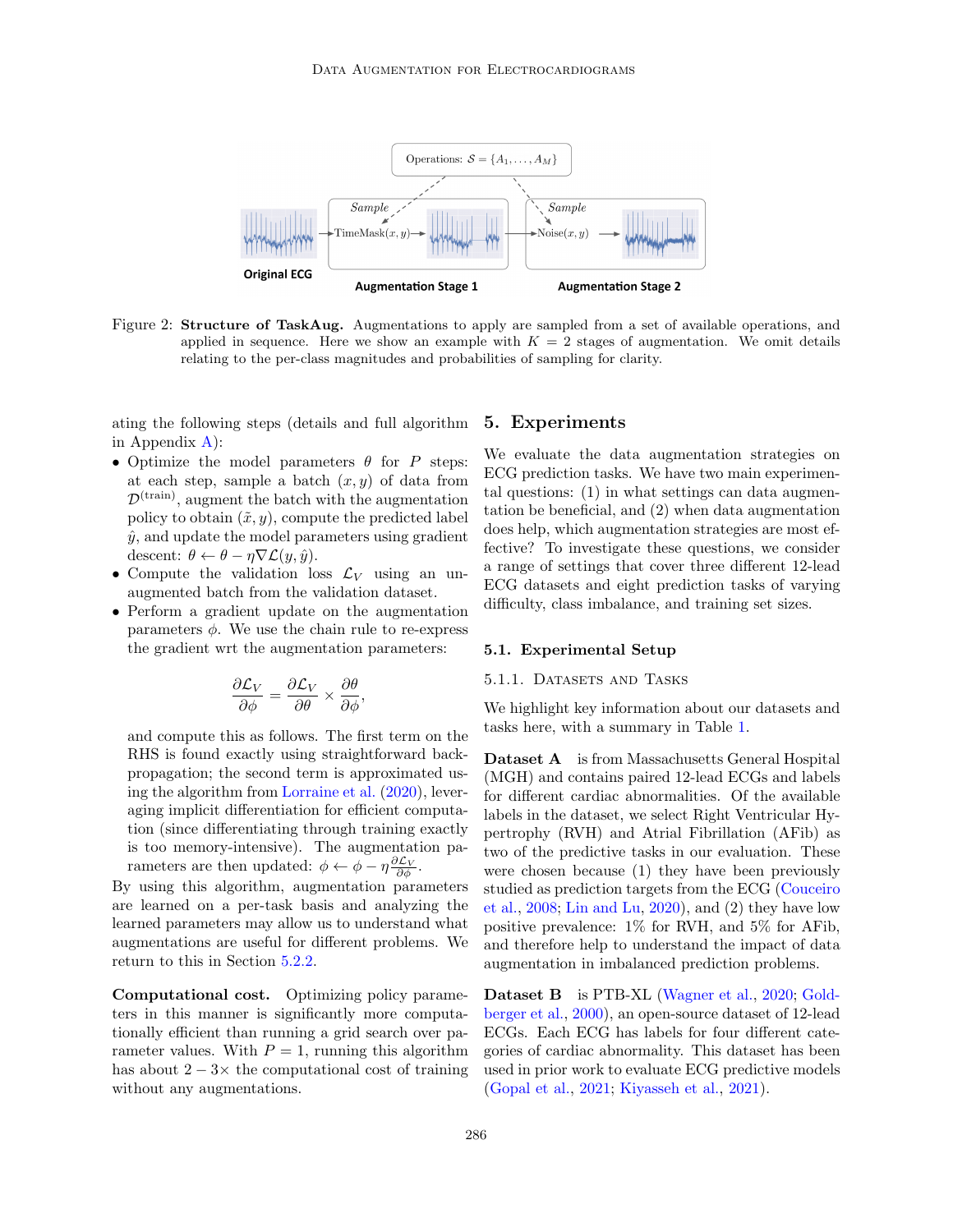| Dataset            | Task name                                                                   | Prevalence    | Abnormality type             | $\#\text{ecgs}/\#\text{patients}$ |
|--------------------|-----------------------------------------------------------------------------|---------------|------------------------------|-----------------------------------|
| Dataset A          | Right Ventricular Hypertrophy (RVH)                                         | $1\%$         | Structural                   | 705057/705057                     |
|                    | Atrial Fibrillation (AFib)                                                  | $5\%$         | Electrical                   | 705057/705057                     |
| Dataset B (PTB-XL) | Hypertrophy (HYP)                                                           | 12\%          | Structural                   | 21837/18885                       |
|                    | $ST/T$ Change $(STTC)$                                                      | 22%           | Ischemia                     | 21837/18885                       |
|                    | Conduction Disturbance (CD)                                                 | 24\%          | Electrical                   | 21837/18885                       |
|                    | Myocardial Infarction (MI)                                                  | 25%           | Ischemia                     | 21837/18885                       |
| Dataset C          | Low Cardiac Ouput (CO)<br>High Pulmonary Capillary Wedge<br>Pressure (PCWP) | $4\%$<br>26\% | Hemodynamics<br>Hemodynamics | 6290/4051<br>6290/4051            |

<span id="page-5-0"></span>Table 1: Summary information about the datasets and tasks considered in our empirical evaluation.

Dataset C is from the same hospital (MGH) as Dataset A and contains paired ECGs and labels for two hemodynamics parameters, Cardiac Output (CO) and Pulmonary Capillary Wedge Pressure (PCWP). These measures of cardiac health are important in deciding treatment strategies for patients with cardiac disease [\(Yancy et al.,](#page-13-8) [2013;](#page-13-8) [Hurst et al.,](#page-12-17) [1990;](#page-12-17) [Solin et al.,](#page-13-9) [1999\)](#page-13-9). Typically, these parameters can only be measured accurately through an invasive cardiac catheterization procedure [\(Bajorat et al.,](#page-11-6) [2006;](#page-11-6) [Hiemstra et al.,](#page-12-2) [2019\)](#page-12-2). As a result, datasets with paired ECGs and hemodynamics measurements are relatively small. Considering the use of data augmentations to improve model performance in this limited data regime is therefore clinically relevant. We specifically consider inferring abnormally low Cardiac Output, and abnormally high Pulmonary Capillary Wedge Pressure.

Note that the tasks considered cover different classes of cardiac abnormalities: ischemia (MI, STTC), structural (HYP, RVH), electrical (CD, AFib), and abnormal hemodynamics (low CO, high PCWP).

Dataset splitting. Since the value of data augmentation can depend on the amount of training data, we train on different dataset sizes. For the nonhemodynamic tasks (Datasets A and B), we generate development datasets with 1000, 2500, and 5000 ECGs. On the more challenging hemodynamics inference tasks (Dataset C), for elevated PCWP, we consider two settings: using a development set of size 1000, and using the full dataset. For low CO, we only use the full dataset, since reducing the dataset size led to poor quality models.

In each setting, we split datasets into development and testing sets on a patient-level (no patient is in both sets). We split the development set into an 80- 20 training-validation split.

### 5.1.2. TaskAug Transformations

Based on prior work in time series and ECG data augmentation [\(Iwana and Uchida,](#page-12-5) [2021a;](#page-12-5) [Mehari and](#page-12-11) [Strodthoff,](#page-12-11) [2021\)](#page-12-11) we use the following transformations in the TaskAug policy. Mathematical descriptions are in Appendix [A.](#page-14-0)

- Random temporal warp: The signal is warped with a random, diffeomorphic temporal transformation. This is formed by sampling from a zero mean, fixed variance Gaussian at each temporal location in the signal to obtain a velocity field, and then integrating and smoothing (following [Balakr](#page-11-14)[ishnan et al.](#page-11-14) [\(2018,](#page-11-14) [2019\)](#page-11-15)) to generate a temporal displacement field, which is applied to the signal. The variance is the strength parameter, with higher variance indicating more warping.
- Baseline wander: A low-frequency sinusoidal component is added to the signal, with the amplitude of the sinusoid representing the strength.
- Gaussian noise: IID Gaussian noise is added to the signal, with the strength parameter representing the variance of the Gaussian.
- Magnitude scale: The signal amplitude is scaled by a number drawn from a scaled uniform distribution, with the scale being the strength parameter.
- Time mask: A random contiguous section of the signal is masked out (set to zero).
- Random temporal displacement: The entire signal is translated forwards or backwards in time by a random temporal offset, drawn from a uniform distribution scaled by a strength parameter.

Note that our instantiation of the augmentation policy could utilize many more operations, but we keep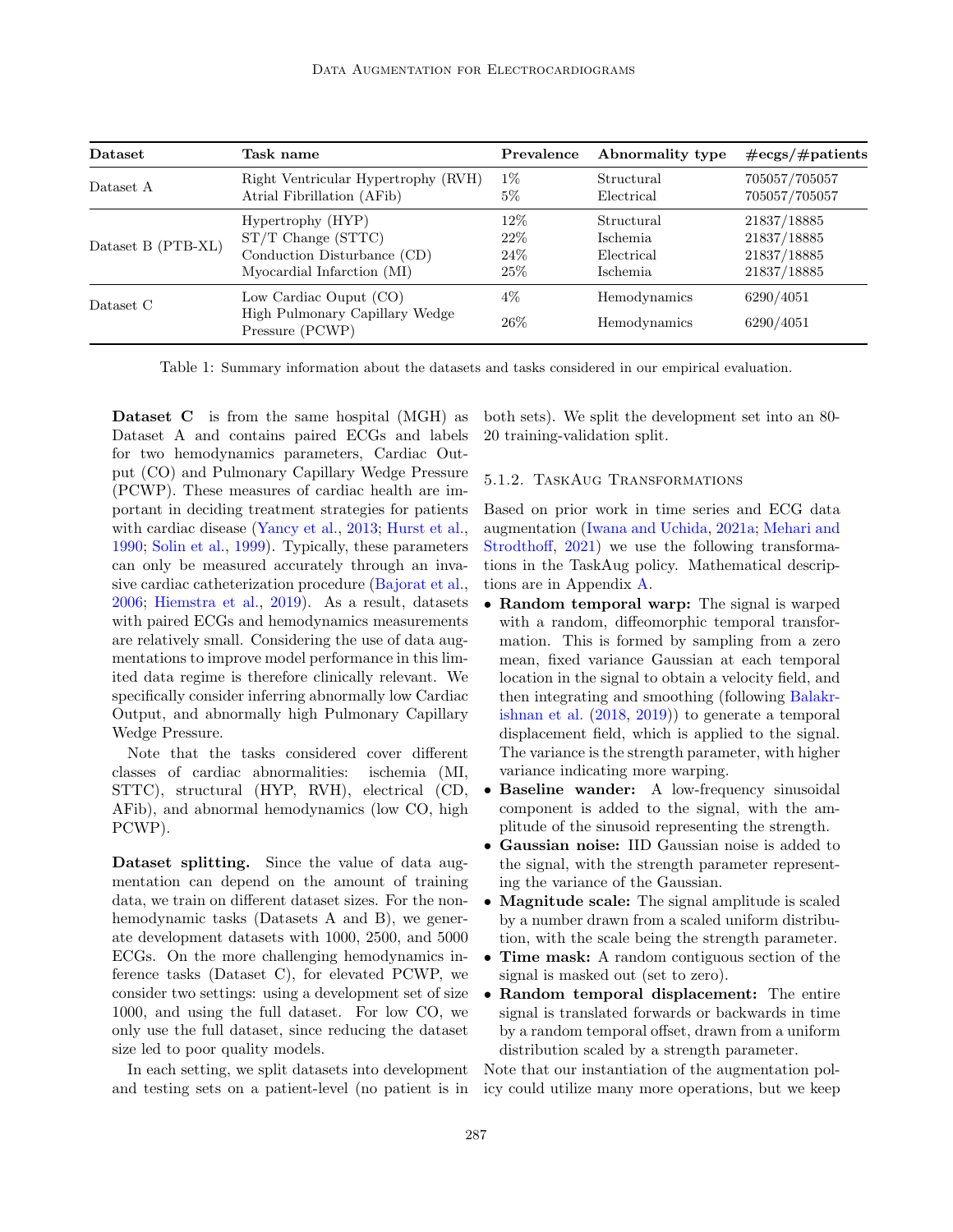it to this number for simplicity and to assist in interpreting the learned policies.

### 5.1.3. Implementation Details

Network architecture. We standardize the network architecture to be a 1D convolutional network, based on the ResNet-18 architecture, since prior work has shown architectures of this form to be effective with ECG data [\(Diamant et al.,](#page-11-5) [2021\)](#page-11-5). Full architectural details are in the appendix.

Training Details. On Datasets A and B, all models are trained for 100 epochs, using early stopping based on validation loss. For the hemodynamics inference problems on Dataset C, we train models for 50 epochs with early stopping (since we observed significant overfitting after this point). We consider 15 random development/testing set splits for Datasets A and C (lower prevalences for some tasks meant that performance was more variable with fewer runs), and 5 splits for Dataset B. We train models using the Adam optimizer and a learning rate of 1e-3. This value resulted in stable and effective training across all models (as compared to 1e-4, 5e-4, and 5e-3). As evaluation, we compute the AUROC of the best performing model on the held-out testing set, and report mean/standard error across runs. We also report results for a baseline (NoAugs) that does not use any data augmentation.

Augmentation Hyperparameters. In TaskAug, we set the number of augmentation stages to  $K =$ 2 (defined in Section [4.2.1\)](#page-3-3), following prior work [\(Hataya et al.,](#page-12-4) [2020\)](#page-12-4). For the number of model optimization steps  $P$  (defined in Section [4.2.2\)](#page-3-0), we evaluate both  $P = 1$  and  $P = 5$ , and select the best performing setting based on validation set loss. Further discussion on the choice of  $P$  is in Appendix [A.](#page-14-0)

For Time Masking and SpecAugment, we search over the masking window, considering  $w \in \{0.1, 0.2\}$ for SpecAugment (range based on [Kiyasseh et al.](#page-12-0)  $(2021)$  and  $w \in \{0.1, 0.2, 0.5\}$  for Time Masking (range based on [Gopal et al.](#page-11-4) [\(2021\)](#page-11-4)).

#### <span id="page-6-0"></span>5.2. Results

#### 5.2.1. Quantitative results

Non-hemodynamics tasks. We first analyze performance of augmentation strategies on the nonhemodynamics tasks. Given that performance improvements are most evident in the lowest sample regimes for both datasets  $(N = 1000)$ , we focus on this setting with results shown in Table [2.](#page-7-0) Results for the higher sample regimes are in the appendix. We summarize key findings here.

The value of augmentation varies by task. For some tasks such as RVH and MI, almost all augmentation strategies lead to performance improvements. On other tasks such as STTC and HYP, performance is the same or worse when applying augmentations. The improvement seen with RVH could be due to the fact that it is particularly low prevalence  $(1\%)$ , so all augmentation strategies have an oversampling effect and thus boost performance.

TaskAug performs well on average. TaskAug almost always improves on the NoAugs baseline, and even boosts performance on some tasks where other augmentations worsen performance (AFib). Although TaskAug does not always result in a statistically significant  $(p < 0.05)$  improvement in AUROC, it is the only method to significantly improve AUPRC over NoAugs on the low-prevalance tasks, RVH and AFib (see Appendix [C,](#page-19-0) Table [4\)](#page-19-1).

When TaskAug results in lower performance than other augmentation strategies (e.g., TimeMasking for CD), it is still competitive with these methods and never causes a statistically significant reduction in performance compared to other methods. This suggests that for a new task, it may always be worth using TaskAug to see if performance is boosted. We hypothesise that TaskAug's efficacy is due to its flexible and learned nature, examined in ablation studies (Section [5.2.3\)](#page-9-0).

Performance improvements are smaller on Dataset B. The maximum improvement over the NoAugs baseline in Dataset A (5.8%) is greater than the maximum improvement in Dataset B (2.3%). We hypothesise two reasons for this. Firstly, the prevalence in Dataset B is higher, meaning that augmentations may not have as much of an effect at  $N = 1000$ . We study this in Appendix [C,](#page-19-0) Table [11,](#page-24-0) where we examine performance at the  $N = 500$  data regime for Dataset B, and find that the maximum improvement (obtained with TaskAug for MI) goes up to 4%.

Secondly, Dataset A has narrower label definitions than Dataset B, and this affects performance, especially with TaskAug. The HYP, STTC, and CD classes of abnormalities in Dataset B aggregrate many sub-categories together (see Appendix  $B$ ), and these sub-categories may each benefit from different augmentations. In contrast, the labels in Dataset A are fine-grained, and so TaskAug, which optimizes aug-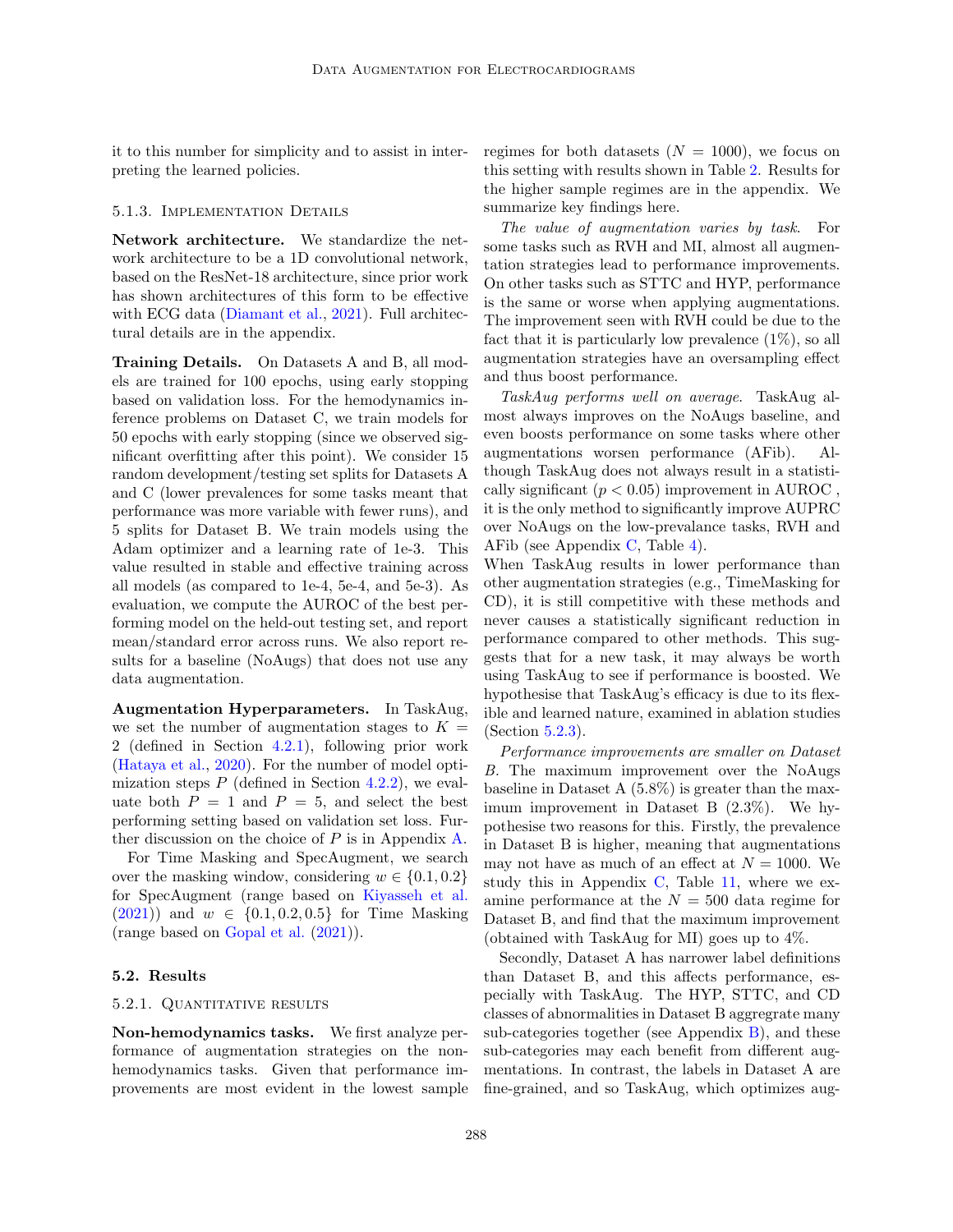|              | Dataset A      |                | Dataset B      |                |                  |                |
|--------------|----------------|----------------|----------------|----------------|------------------|----------------|
|              | <b>RVH</b>     | AFib           | МI             | <b>HYP</b>     | <b>STTC</b>      | CD             |
| NoAugs       | $72.6 \pm 2.7$ | $79.8 \pm 1.4$ | $80.0 \pm 0.8$ | $84.3 \pm 1.4$ | $87.6 + 0.8$     | $82.2 \pm 0.6$ |
| TaskAug      | $78.4 \pm 1.9$ | $82.8 \pm 1.0$ | $82.3 + 0.5^*$ | $83.7 \pm 0.5$ | $87.8\,\pm\,0.4$ | $83.1 \pm 0.4$ |
| <b>SMOTE</b> | $75.9 \pm 1.8$ | $79.0 \pm 1.4$ | $81.2 \pm 0.6$ | $80.4 \pm 0.6$ | $87.0 \pm 0.5$   | $82.6 \pm 0.8$ |
| DGW          | $73.6 \pm 1.7$ | $77.4 \pm 1.5$ | $81.1 \pm 0.6$ | $83.9 \pm 0.7$ | $87.5 \pm 0.5$   | $81.8 \pm 1.0$ |
| SpecAug      | $77.9 \pm 1.7$ | $77.2 \pm 2.1$ | $81.1 \pm 0.7$ | $83.5 \pm 0.8$ | $87.7 \pm 0.4$   | $82.2 \pm 0.7$ |
| TimeMask     | $72.8 + 2.1$   | $77.9 + 1.9$   | $81.1 \pm 1.3$ | $82.9 \pm 0.7$ | $87.7 + 0.7$     | $83.8 + 1.1$   |

Table 2: Augmentation strategies improve AUROC on detecting most cardiac abnormalities in the low-sample regime  $(N = 1000)$ , and TaskAug is among the best-performing methods. Table shows mean and standard error of AUROC (best-performing method bolded, second best underlined, statistically significant  $(p < 0.05)$  improvement over NoAugs marked \*). The impact of augmentations is task-dependent, with some tasks (such as RVH, MI) showing improved performance on average with almost all strategies, and others (HYP) showing no improvement with any strategy. TaskAug is among the best methods across tasks, and improves performance on tasks such as AFib where no other augmentations help.

<span id="page-7-0"></span>

|              | Dataset C      |                       |                     |  |  |
|--------------|----------------|-----------------------|---------------------|--|--|
|              | Low CO         | High PCWP: $N = 1000$ | High PCWP: All Data |  |  |
| NoAugs       | $65.9 \pm 1.2$ | $66.7 \pm 0.7$        | $74.4 \pm 0.5$      |  |  |
| TaskAug      | $68.2 \pm 1.0$ | $67.9 \pm 0.7$        | $75.1 + 0.4$        |  |  |
| <b>SMOTE</b> | $66.0 \pm 1.4$ | $67.2 \pm 0.5$        | $73.6 \pm 0.5$      |  |  |
| <b>DGW</b>   | $68.3 \pm 0.9$ | $66.4 \pm 0.6$        | $74.9 \pm 0.4$      |  |  |
| SpecAug      | $66.1 \pm 0.9$ | $66.4 \pm 1.3$        | $75.0 \pm 0.4$      |  |  |
| TimeMask     | $66.8 + 1.1$   | $67.3 \pm 0.4$        | $74.6 \pm 0.4$      |  |  |

Table 3: Training with data augmentation improves AUROC on two hemodynamics inference tasks, and TaskAug again is among the best-performing methods. Table shows mean and standard error of AUROC (best-performing method bolded, second best underlined). All methods are comparable with or improve on the no augmentation baseline for Low CO prediction, possibly because of the low prevalence of the label (4%). The performance of methods on the High PCWP task is more variable across the two sample sizes. TaskAug obtains improvements in all three settings considered.

mentations on a per-task basis, learns more appropriate augmentation strategies. This hypothesis is supported by the fact that with MI (a more fine-grained label than HYP, CD, and STTC) we observe improvements over the NoAugs baseline (clearly seen in the  $N = 500$  regime, Appendix [C,](#page-19-0) Table [11\)](#page-24-0).

Performance improvements at higher samples are lower, as seen in the results in Appendix [C.](#page-19-0) Augmentations do not worsen performance however, and some tasks (STTC, CD) benefit a small amount,  $\sim +1\%$  AUROC.

Hemodynamics tasks. Table [3](#page-7-1) presents results for performance on the more challenging hemodynamics prediction tasks. All methods are comparable with or improve on the no augmentation baseline for low CO prediction, likely because of the low

<span id="page-7-1"></span>prevalence of the positive label  $(4\%)$ . For inferring high PCWP, at both low sample and higher samples, TaskAug obtains improvements in performance (though not significant at the  $p < 0.05$  level); however, other methods do not consistently improve on the no augmentation baseline. Although improvements in AUROC are not statistically significant, we observe significant improvements with TaskAug in AUPRC for low CO detection (see Appendix [C,](#page-19-0) Table [6\)](#page-20-0). Again, we see that the benefit of augmentation varies with the task, prevalance, and dataset size, and that TaskAug is better than or competitive with other strategies.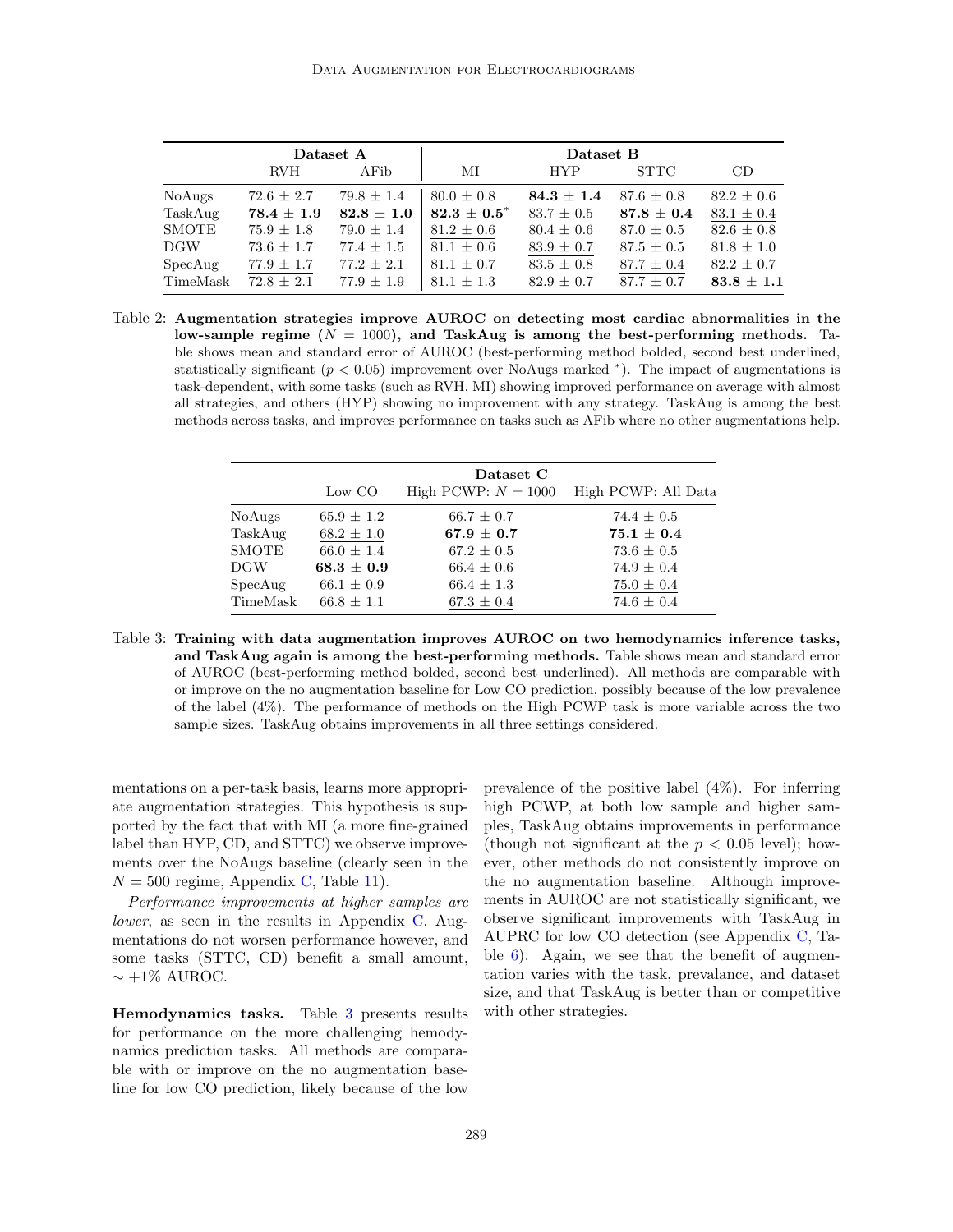<span id="page-8-2"></span>

<span id="page-8-3"></span><span id="page-8-1"></span>Figure 3: The TaskAug policy for Atrial Fibrillation detection. We focus on the probability of selecting each transformation in both augmentation stages (left) and the optimized temporal warp strengths in the first stage (right). We show the mean/standard error of these optimized policy parameters over 15 runs. Given the characteristic features of AFib (e.g., irregular R-R interval), Time Masking is likely to be label preserving and therefore it is sensible that it has a high probability of selection. The temporal warp strength for positive samples is higher than that for negative samples, which makes sense since time warping a negative sample too strongly could change its label.



<span id="page-8-4"></span>Figure 4: The TaskAug policy for detecting elevated Pulmonary Capillary Wedge Pressure. We focus on the probability of selecting each transformation in both augmentation stages (left) and the optimized magnitude scaling strengths in the second stage (right). We show the mean/standard error of these optimized policy parameters over 15 runs. There exists little domain knowledge about what features in the ECG may encode elevated PCWP, so examining the learned augmentations here could provide hypotheses of invariances in the data. Of interest is that the positive class is augmented with stronger magnitude scaling than the negative class, suggesting that scaling negative examples could affect their labels.

#### <span id="page-8-0"></span>5.2.2. Analyzing learned policies

We analyze the learned policies for three of the predictive tasks: AFib, PCWP, and RVH (appendix).

AFib, Figure [3.](#page-8-1) We see that time mask has a high probability of selection (Figure  $3(a)$  $3(a)$ ). Since AFib is characterized in the ECG by an irregular R peak-R peak interval [\(Couceiro et al.,](#page-11-13) [2008\)](#page-11-13), which is often present regardless of which section of ECG is selected, time masking is likely label preserving, and is <span id="page-8-5"></span>a sensible choice. Considering the learned time warp strength in Figure  $3(b)$  $3(b)$ , we observe that signals labelled negative for AFib are warped less strongly than those with AFib, again sensible since time warping may affect the label of a signal and introduce AFib in a signal where it was not originally present.

PCWP, Figure [4.](#page-8-4) We have limited domain understanding of what augmentations may be label preserving and help model performance, since detecting high PCWP from ECGs is not something clinicians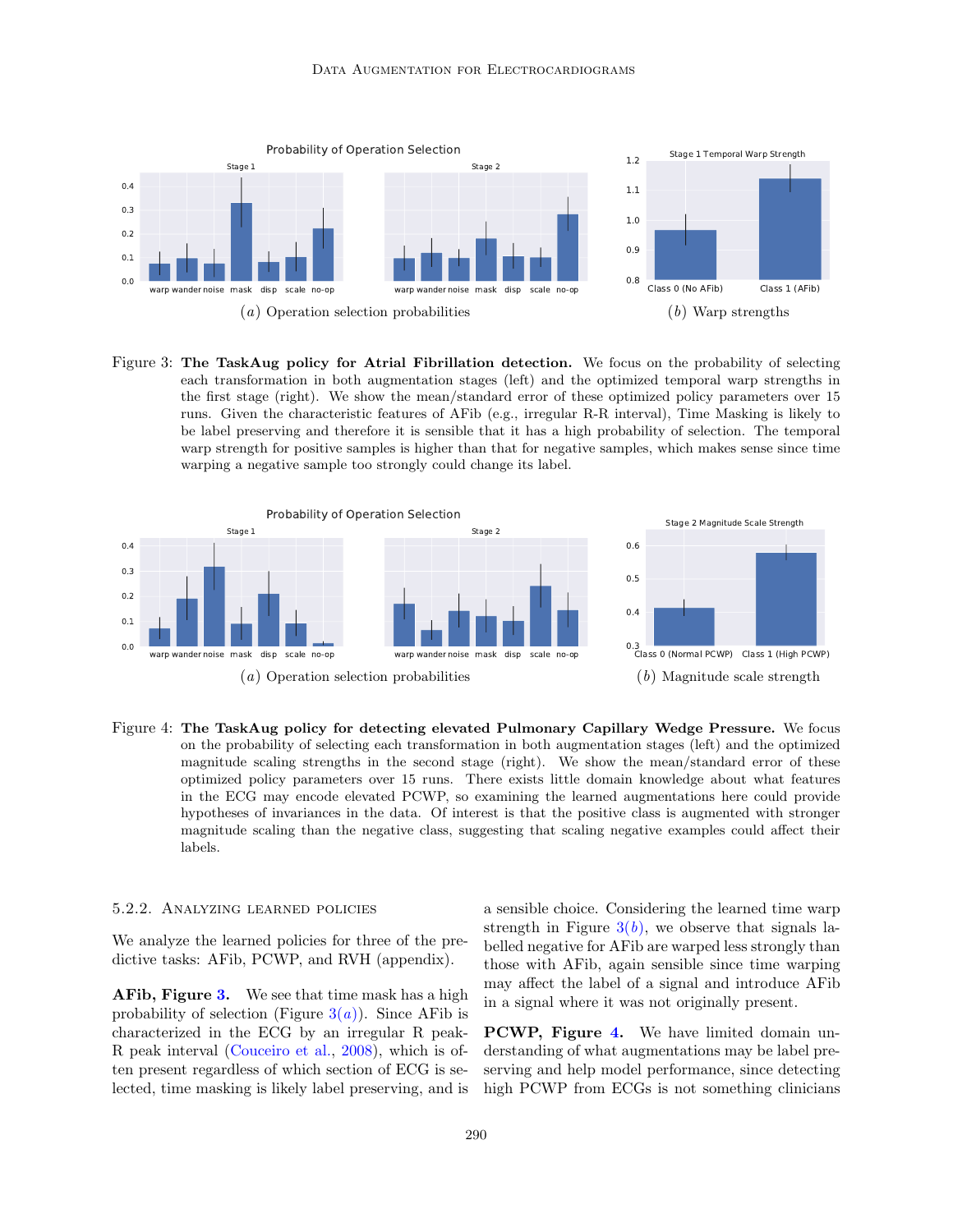#### DATA AUGMENTATION FOR ELECTROCARDIOGRAMS



<span id="page-9-1"></span>Figure 5: Optimizing the TaskAug policy parameters results in performance improvements. We show the mean/standard error of AUROC over 15 runs for AFib and over 5 runs for MI. Without optimizing policy parameters (InitAug), performance is comparable to not using augmentations at all, indicating the importance of learning the policy parameters.

are typically able to do [\(Schlesinger et al.,](#page-13-3) [2021\)](#page-13-3). Analyzing the augmentations could provide hypotheses about what features in the data encode the class label. Noise, displacement, and baseline wander all obtain higher weight in the first stage, and scaling obtains higher weight in the second stage. The high weight assigned to noise could be to help the model build invariance to it, and not use it as a predictive aspect of the signal. Studying the magnitude scaling in Figure  $4(b)$  $4(b)$ , we see positive examples are scaled significantly more than negative examples. It is possible that negative examples are more sensitive to scale, and scaling them pushes them into positive example space. The positive examples may have more variance in scaling, and thus scaling them further has less of an effect.

### <span id="page-9-0"></span>5.2.3. Ablation Studies

How much does optimizing augmentations help? Our results show that TaskAug offers improvements in performance. In Figure [5,](#page-9-1) we examine how the actual optimization of the augmentation policy parameters (operation selection probabilities and magnitudes, Section [4.2.1\)](#page-3-3) affects performance, considering the AFib and MI detection tasks and  $N = 1000$ . We compare the performance of optimizing the policy parameters vs. keeping them fixed at their initialized values and training. We observe improvements in performance through the optimization process, suggesting that it is not only the range of augmentations that leads to improved performance, but also the optimization of the policy parameters. In



<span id="page-9-2"></span>Figure 6: Class-specific magnitude parameters in TaskAug lead to improvements in performance. We show the mean/standard error of AUROC over 15 runs for AFib and over 5 runs for MI. This is particularly true for tasks such as AFib where some operations may not be label preserving.

Appendix [C,](#page-19-0) we study this at different dataset sizes and find that performance is improved by optimization at each size.

How much do class-specific magnitudes help? TaskAug instantiates magnitude parameters for the augmentation operations on a per-class basis, as described in Section [4.2.1,](#page-3-3) allowing positive and negative examples to be augmented differently. We examine this further, considering the AFib and MI detection tasks and  $N = 1000$ . We compare performance using class-specific magnitude parameters (the positive and negative examples have independent augmentation magnitudes  $\mu_1$  and  $\mu_0$ ) vs. using global magnitude parameters (the positive and negative examples are forced to have the same augmentation magnitude:  $\mu = \mu_0 = \mu_1$ . Results are shown in Figure [6.](#page-9-2) We observe noticeable improvements in performance with class-specific magnitude parameters, demonstrating the importance of independently specifying magnitudes for the two classes. In Appendix [C,](#page-19-0) we study this at different dataset sizes and find that performance is improved at each size.

#### 5.2.4. Summary and best practices

- Training with data augmentations does not always improve model performance, and may even hurt it. The impact of augmentation depends on nature of the task, positive class prevalence, and dataset size.
- Augmentations are most often useful in the lowsample regime. Where the prevalence is particularly low (see results for RVH detection) various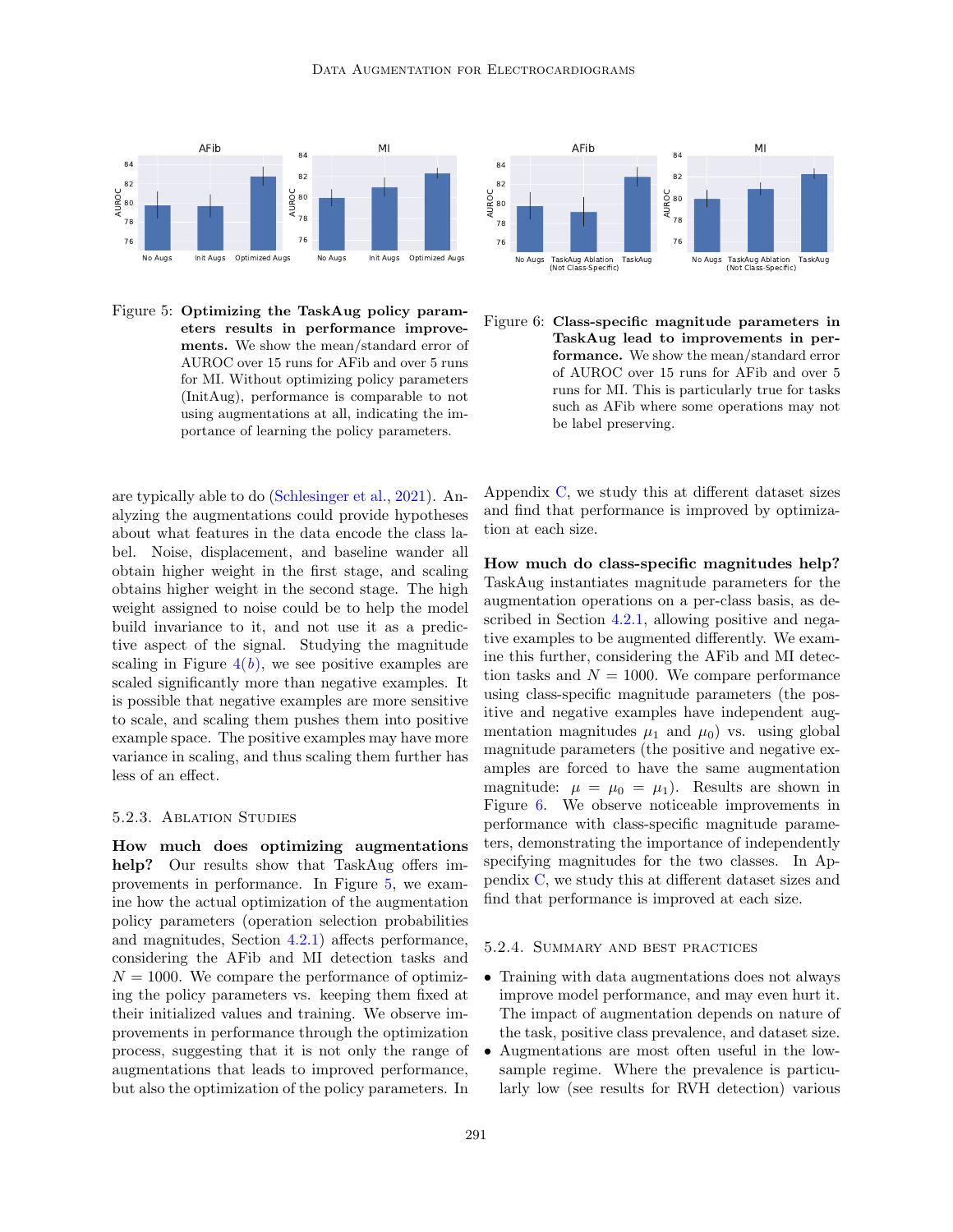augmentation strategies improve performance, perhaps by functioning as a form of oversampling.

- Data augmentations do not always improve performance at high sample sizes, but do not hurt it.
- TaskAug, our proposed augmentation strategy, is the most effective method on average, and could therefore be the first augmentation strategy one tries on a new ECG prediction problem. TaskAug defines a flexible augmentation policy that is optimized on a task-dependent basis, which directly contributes to its effectiveness.
- TaskAug also offers insights as to what augmentations are most effective for a given problem, which could be useful in novel prediction tasks (e.g., hemodynamics inference) to suggest what aspects of the ECG determine the class label.

# 6. Conclusion

In this work, we studied the use of data augmentation for prediction problems from 12-lead electrocardiograms (ECGs). We outlined TaskAug, a new, learnable data-augmentation strategy for ECGs, and conducted an empirical study of this method and several existing augmentation strategies.

In our experimental evaluation on three ECG datasets and eight distinct predictive tasks, we find that data augmentation is not always helpful for ECG prediction problems, and for some tasks may worsen performance. Augmentations can be most helpful in the low-sample regime, and specifically when the prevalence of the positive class is low. Our proposed learnable augmentation strategy, TaskAug, was among the strongest performing methods in all tasks. TaskAug augmentation policies are additionally interpretable, providing insight as to what transformations are most important for different problems. Future work could consider applying TaskAug to other settings (e.g., multiview contrastive learning) and modalities (e.g., EEGs) where flexible augmentation policies may be useful and could be interpreted to provide scientific insight.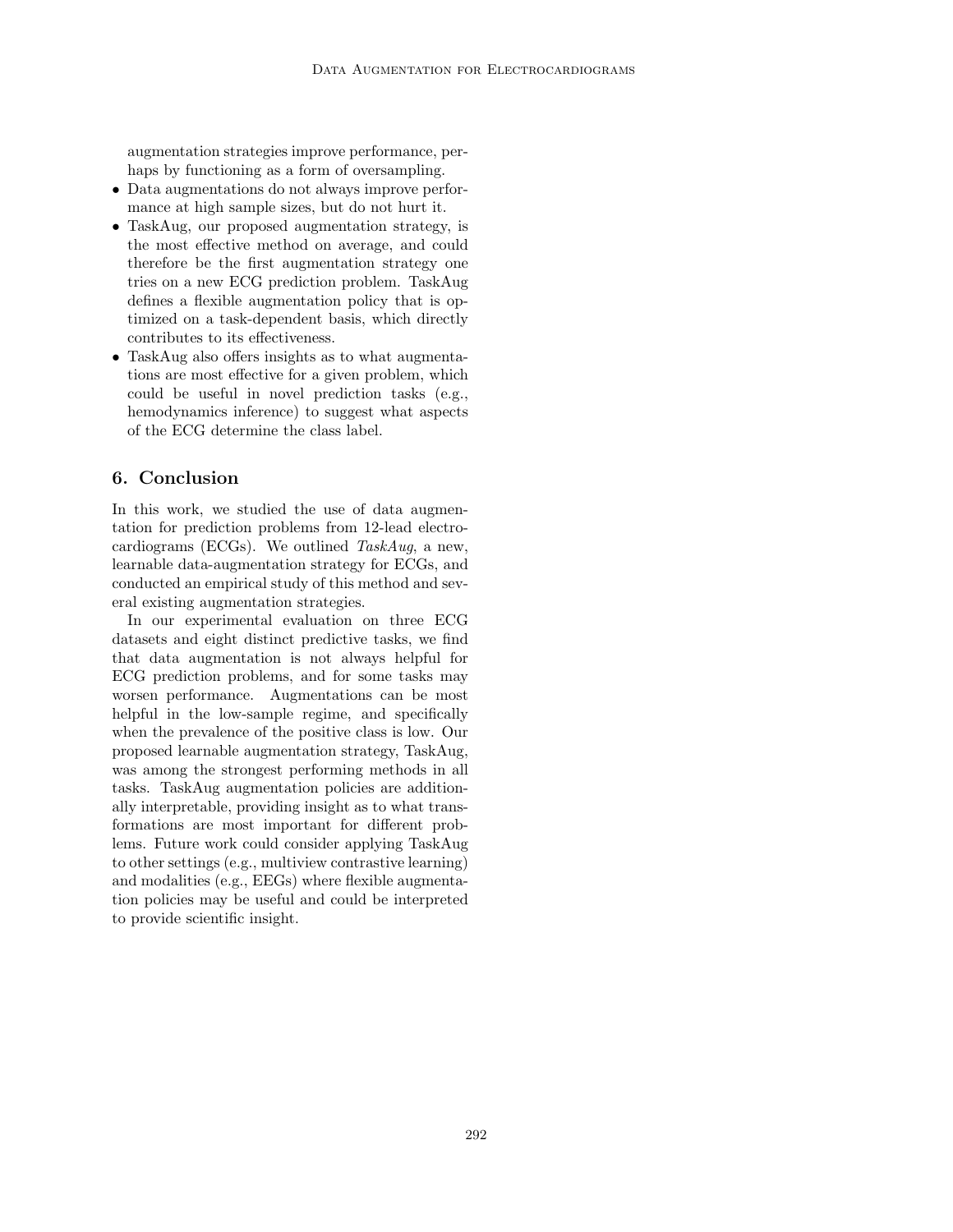# Institutional Review Board (IRB)

This study was approved by the Institutional Review Board (IRB) at Massachusetts General Hospital (protocol 2020P000132).

# References

- <span id="page-11-6"></span>J Bajorat, R Hofmockel, DA Vagts, M Janda, B Pohl, C Beck, and G Noeldge-Schomburg. Comparison of invasive and less-invasive techniques of cardiac output measurement under different haemodynamic conditions in a pig model. European journal of anaesthesiology, 23(1):23–30, 2006.
- <span id="page-11-14"></span>Guha Balakrishnan, Amy Zhao, Mert Sabuncu, John Guttag, and Adrian V. Dalca. An unsupervised learning model for deformable medical image registration. CVPR: Computer Vision and Pattern Recognition, pages 9252–9260, 2018.
- <span id="page-11-15"></span>Guha Balakrishnan, Amy Zhao, Mert Sabuncu, John Guttag, and Adrian V. Dalca. Voxelmorph: A learning framework for deformable medical image registration. IEEE TMI: Transactions on Medical Imaging, 38:1788–1800, 2019.
- <span id="page-11-9"></span>Kasun Bandara, Hansika Hewamalage, Yuan-Hao Liu, Yanfei Kang, and Christoph Bergmeir. Improving the accuracy of global forecasting models using time series data augmentation. Pattern Recognition, 120:108148, 2021.
- <span id="page-11-10"></span>Rohan Banerjee and Avik Ghose. Synthesis of realistic ecg waveforms using a composite generative adversarial network for classification of atrial fibrillation. In 2021 29th European Signal Processing Conference (EUSIPCO), pages 1145–1149, 2021. doi: 10.23919/EUSIPCO54536.2021.9616079.
- <span id="page-11-11"></span>Donald J Berndt and James Clifford. Using dynamic time warping to find patterns in time series. In KDD workshop, volume 10, pages 359–370. Seattle, WA, USA:, 1994.
- <span id="page-11-2"></span>Henry Blackburn, Ancel Keys, Ernst Simonson, Pentti Rautaharju, and Sven Punsar. The electrocardiogram in population studies: a classification system. Circulation, 21(6):1160–1175, 1960.
- <span id="page-11-12"></span>Nitesh V Chawla, Kevin W Bowyer, Lawrence O Hall, and W Philip Kegelmeyer. Smote: synthetic minority over-sampling technique. Journal of artificial intelligence research, 16:321–357, 2002.
- <span id="page-11-13"></span>Ricardo Couceiro, Paulo Carvalho, Jorge Henriques, Manuel Antunes, Matthew Harris, and Jörg Habetha. Detection of atrial fibrillation using modelbased ecg analysis. In 2008 19th International Conference on Pattern Recognition, pages 1–5. IEEE, 2008.
- <span id="page-11-7"></span>Ekin D Cubuk, Barret Zoph, Dandelion Mane, Vijay Vasudevan, and Quoc V Le. Autoaugment: Learning augmentation strategies from data. In Proceedings of the IEEE/CVF Conference on Computer Vision and Pattern Recognition, pages 113– 123, 2019.
- <span id="page-11-8"></span>Ekin D Cubuk, Barret Zoph, Jonathon Shlens, and Quoc V Le. Randaugment: Practical automated data augmentation with a reduced search space. In Proceedings of the IEEE/CVF Conference on Computer Vision and Pattern Recognition Workshops, pages 702–703, 2020.
- <span id="page-11-5"></span>Nathaniel Diamant, Erik Reinertsen, Steven Song, Aaron Aguirre, Collin Stultz, and Puneet Batra. Patient contrastive learning: a performant, expressive, and practical approach to ecg modeling. 2021.
- <span id="page-11-1"></span>Francis M Fesmire, Robert F Percy, Jim B Bardoner, David R Wharton, and Frank B Calhoun. Usefulness of automated serial 12-lead ecg monitoring during the initial emergency department evaluation of patients with chest pain. Annals of emergency medicine, 31(1):3–11, 1998.
- <span id="page-11-0"></span>A. Goldberger, L. A. Amaral, L. Glass, Jeffrey M. Hausdorff, P. Ivanov, R. Mark, J. Mietus, G. Moody, C. Peng, and H. Stanley. PhysioBank, PhysioToolkit, and PhysioNet: components of a new research resource for complex physiologic signals. Circulation, 101 23:E215–20, 2000.
- <span id="page-11-4"></span>Bryan Gopal, Ryan W. Han, Gautham Raghupathi, Andrew Y. Ng, Geoffrey H. Tison, and Pranav Rajpurkar. 3kg: Contrastive learning of 12-lead electrocardiograms using physiologically-inspired augmentations. 2021.
- <span id="page-11-3"></span>Awni Y Hannun, Pranav Rajpurkar, Masoumeh Haghpanahi, Geoffrey H Tison, Codie Bourn, Mintu P Turakhia, and Andrew Y Ng. Cardiologist-level arrhythmia detection and classification in ambulatory electrocardiograms using a deep neural network. Nature medicine, 25 (1):65–69, 2019.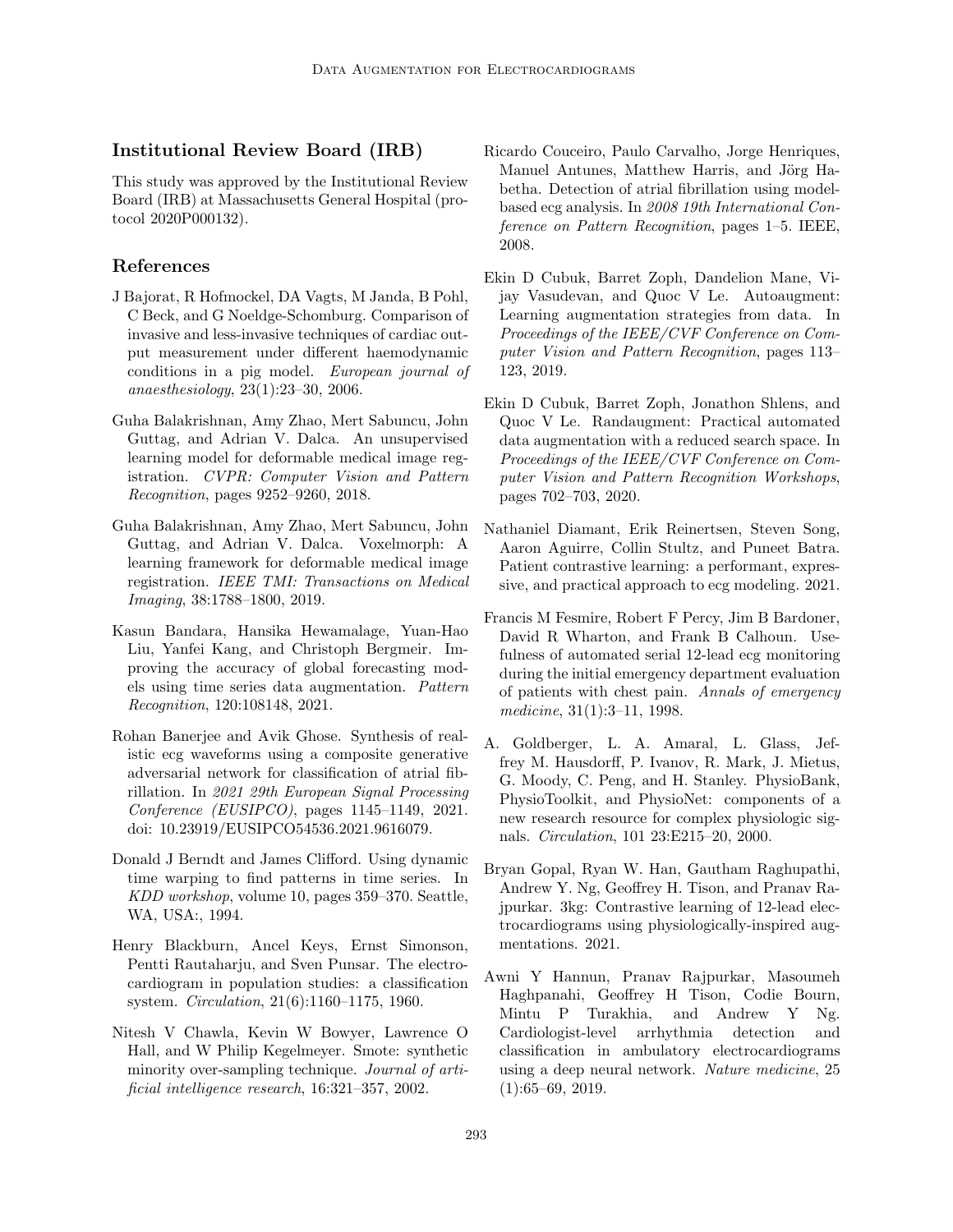- <span id="page-12-9"></span>Faezeh Nejati Hatamian, Nishant Ravikumar, Sulaiman Vesal, Felix P Kemeth, Matthias Struck, and Andreas Maier. The effect of data augmentation on classification of atrial fibrillation in short single-lead ecg signals using deep neural networks. In ICASSP 2020-2020 IEEE International Conference on Acoustics, Speech and Signal Processing (ICASSP), pages 1264–1268. IEEE, 2020.
- <span id="page-12-4"></span>Ryuichiro Hataya, Jan Zdenek, Kazuki Yoshizoe, and Hideki Nakayama. Meta approach to data augmentation optimization. arXiv preprint arXiv:2006.07965, 2020.
- <span id="page-12-18"></span>Kaiming He, Xiangyu Zhang, Shaoqing Ren, and Jian Sun. Deep residual learning for image recognition. In Conference on Computer Vision and Pattern Recognition, pages 770–778, 2016.
- <span id="page-12-2"></span>Bart Hiemstra, Geert Koster, Renske Wiersema, Yoran M Hummel, Pim van der Harst, Harold Snieder, Ruben J Eck, Thomas Kaufmann, Thomas WL Scheeren, Anders Perner, et al. The diagnostic accuracy of clinical examination for estimating cardiac index in critically ill patients: the simple intensive care studies-i. Intensive care medicine, 45(2):190–200, 2019.
- <span id="page-12-17"></span>J Hurst, C Rackley, E Sonnenblick, and N Wenger. The heart, arteries and veins, volume 1. McGraw-Hill, 1990.
- <span id="page-12-5"></span>Brian Kenji Iwana and Seiichi Uchida. An empirical survey of data augmentation for time series classification with neural networks. Plos one,  $16(7)$ : e0254841, 2021a.
- <span id="page-12-7"></span>Brian Kenji Iwana and Seiichi Uchida. Time series data augmentation for neural networks by time warping with a discriminative teacher. In 2020 25th International Conference on Pattern Recognition (ICPR), pages 3558–3565. IEEE, 2021b.
- <span id="page-12-14"></span>Eric Jang, Shixiang Gu, and Ben Poole. Categorical reparameterization with gumbel-softmax. arXiv preprint arXiv:1611.01144, 2016.
- <span id="page-12-0"></span>Dani Kiyasseh, Tingting Zhu, and David A Clifton. Clocs: Contrastive learning of cardiac signals across space, time, and patients. In International Conference on Machine Learning, pages 5606– 5615. PMLR, 2021.
- <span id="page-12-16"></span>Gen-Min Lin and Henry Horng-Shing Lu. A 12 lead ecg-based system with physiological parameters and machine learning to identify right ventricular hypertrophy in young adults. IEEE Journal of Translational Engineering in Health and Medicine, 8:1–10, 2020. doi: 10.1109/JTEHM.2020.2996370.
- <span id="page-12-6"></span>Jonathan Lorraine, Paul Vicol, and David Duvenaud. Optimizing millions of hyperparameters by implicit differentiation. In International Conference on Artificial Intelligence and Statistics, pages 1540–1552. PMLR, 2020.
- <span id="page-12-15"></span>Chris J Maddison, Andriy Mnih, and Yee Whye Teh. The concrete distribution: A continuous relaxation of discrete random variables. arXiv preprint arXiv:1611.00712, 2016.
- <span id="page-12-11"></span>Temesgen Mehari and Nils Strodthoff. Selfsupervised representation learning from 12-lead ecg data. arXiv preprint 2103.12676, 2021.
- <span id="page-12-13"></span>Meinard Müller. Dynamic time warping. Information retrieval for music and motion, pages 69–84, 2007.
- <span id="page-12-3"></span>Daniel S Park, William Chan, Yu Zhang, Chung-Cheng Chiu, Barret Zoph, Ekin D Cubuk, and Quoc V Le. Specaugment: A simple data augmentation method for automatic speech recognition. arXiv preprint arXiv:1904.08779, 2019.
- <span id="page-12-8"></span>Daniel S Park, Yu Zhang, Chung-Cheng Chiu, Youzheng Chen, Bo Li, William Chan, Quoc V Le, and Yonghui Wu. Specaugment on large scale datasets. In ICASSP 2020-2020 IEEE International Conference on Acoustics, Speech and Signal Processing (ICASSP), pages 6879–6883. IEEE, 2020.
- <span id="page-12-1"></span>Aniruddh Raghu, John Guttag, Katherine Young, Eugene Pomerantsev, Adrian V Dalca, and Collin M Stultz. Learning to predict with supporting evidence: applications to clinical risk prediction. In Proceedings of the Conference on Health, Inference, and Learning, pages 95–104, 2021a.
- <span id="page-12-10"></span>Aniruddh Raghu, Jonathan Lorraine, Simon Kornblith, Matthew McDermott, and David K Duvenaud. Meta-learning to improve pre-training. Advances in Neural Information Processing Systems, 34, 2021b.
- <span id="page-12-12"></span>Aniruddh Raghu, Maithra Raghu, Simon Kornblith, David Duvenaud, and Geoffrey Hinton. Teaching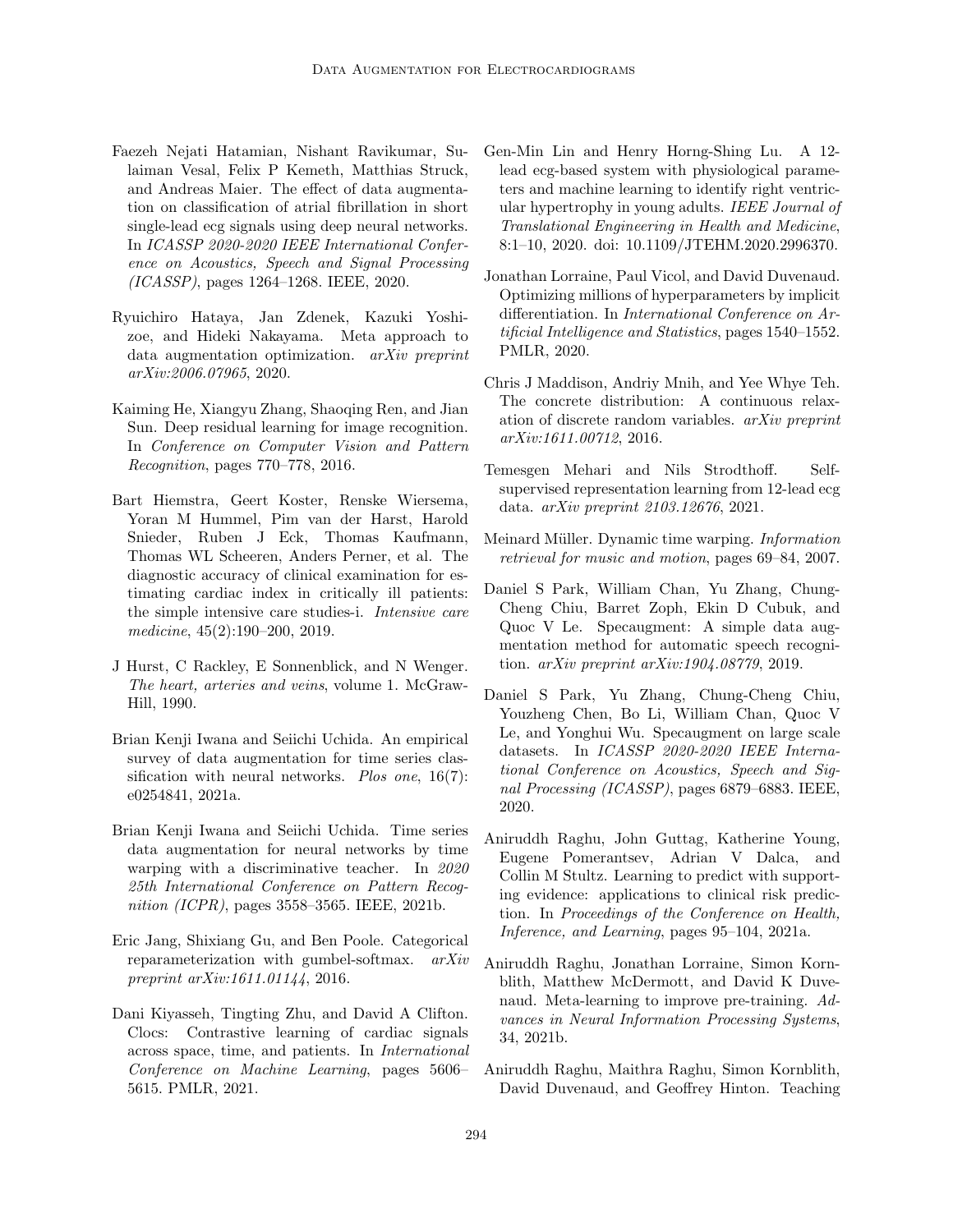with commentaries. In *International Conference* on Learning Representations, 2021c.

- <span id="page-13-2"></span>Sushravya Raghunath, Alvaro E Ulloa Cerna, Linyuan Jing, Joshua Stough, Dustin N Hartzel, Joseph B Leader, H Lester Kirchner, Martin C Stumpe, Ashraf Hafez, Arun Nemani, et al. Prediction of mortality from 12-lead electrocardiogram voltage data using a deep neural network. Nature medicine, 26(6):886–891, 2020.
- <span id="page-13-1"></span>Stephen M Salerno, Patrick C Alguire, and Herbert S Waxman. Competency in interpretation of 12-lead electrocardiograms: a summary and appraisal of published evidence. Annals of Internal Medicine, 138(9):751–760, 2003.
- <span id="page-13-3"></span>Daphne Schlesinger, Nathaniel Diamant, Aniruddh Raghu, Erik Reinertsen, Katherine Young, Puneet Batra, Eugene Pomerantsev, and Collin M. Stultz. A deep learning model for inferring elevated pulmonary capillary wedge pressures from the 12-lead electrocardiogram. 2021.
- <span id="page-13-5"></span>Connor Shorten and Taghi M Khoshgoftaar. A survey on image data augmentation for deep learning. Journal of Big Data, 6(1):1–48, 2019.
- <span id="page-13-7"></span>Slawek Smyl and Karthik Kuber. Data preprocessing and augmentation for multiple short time series forecasting with recurrent neural networks. In 36th International Symposium on Forecasting, 2016.
- <span id="page-13-9"></span>Peter Solin, Peter Bergin, Meroula Richardson, David M Kaye, E Haydn Walters, and Matthew T Naughton. Influence of pulmonary capillary wedge pressure on central apnea in heart failure. Circulation, 99(12):1574–1579, 1999.
- <span id="page-13-6"></span>Terry T Um, Franz MJ Pfister, Daniel Pichler, Satoshi Endo, Muriel Lang, Sandra Hirche, Urban Fietzek, and Dana Kulić. Data augmentation of wearable sensor data for parkinson's disease monitoring using convolutional neural networks. In Proceedings of the 19th ACM International Conference on Multimodal Interaction, pages 216–220, 2017.
- <span id="page-13-0"></span>Patrick Wagner, Nils Strodthoff, Ralf-Dieter Bousseljot, Dieter Kreiseler, Fatima I Lunze, Wojciech Samek, and Tobias Schaeffter. PTB-XL, a large publicly available electrocardiography dataset. Scientific data, 7(1):1–15, 2020.
- <span id="page-13-4"></span>Qingsong Wen, Liang Sun, Fan Yang, Xiaomin Song, Jingkun Gao, Xue Wang, and Huan Xu. Time series data augmentation for deep learning: A survey. arXiv preprint arXiv:2002.12478, 2020.
- <span id="page-13-8"></span>Clyde W Yancy, Mariell Jessup, Biykem Bozkurt, Javed Butler, Donald E Casey, Mark H Drazner, Gregg C Fonarow, Stephen A Geraci, Tamara Horwich, James L Januzzi, et al. 2013 accf/aha guideline for the management of heart failure: executive summary: a report of the american college of cardiology foundation/american heart association task force on practice guidelines. Journal of the American College of Cardiology, 62(16):1495–1539, 2013.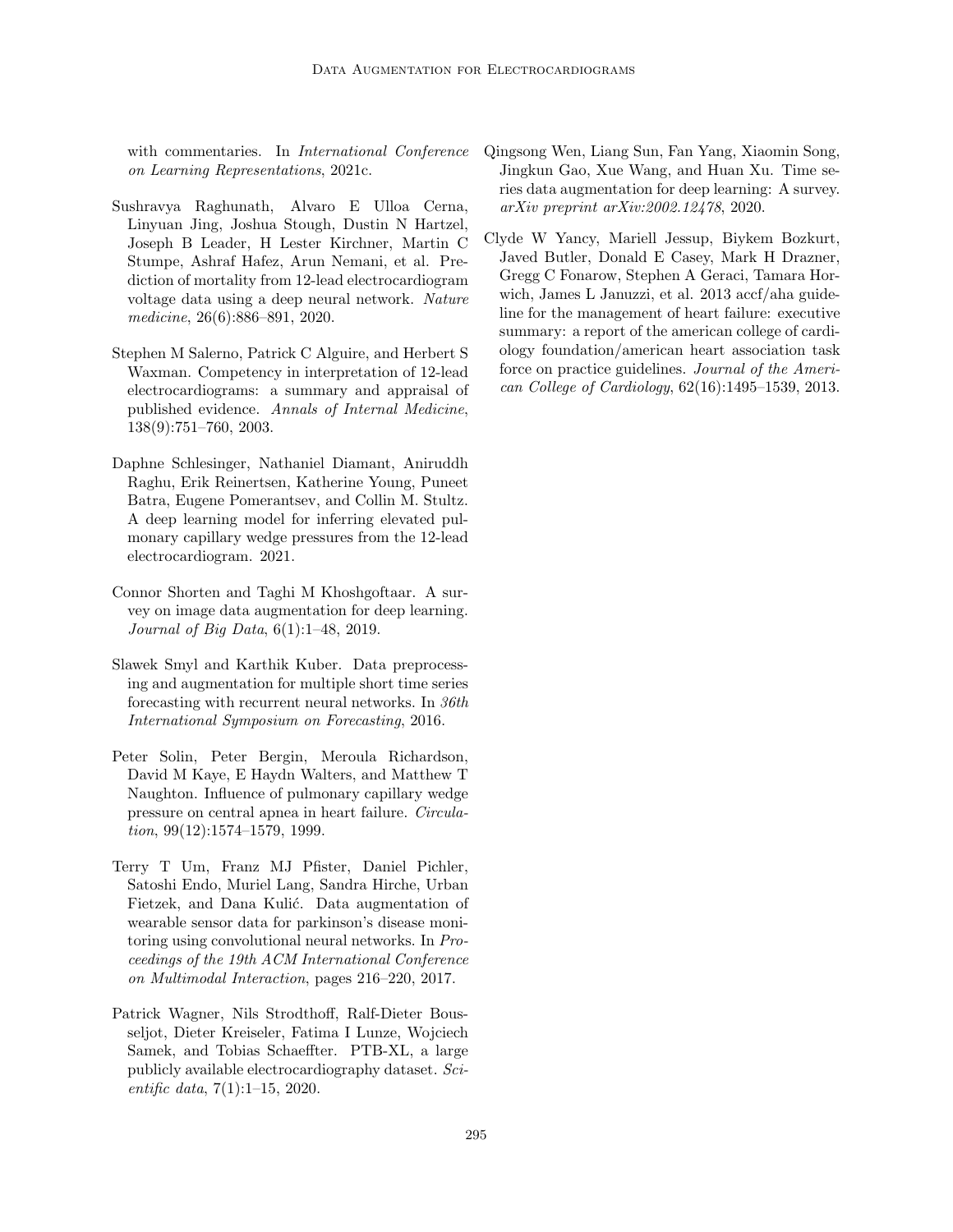# <span id="page-14-0"></span>Appendix A. Augmentation Methods

In this section, we provide further details on the different augmentation strategies explored (existing and TaskAug), and visualize their operation.

### A.1. Existing methods

Figures [7-](#page-14-1)[10](#page-14-2) present examples following augmentation using the existing methods. We show only one lead for clarity; however, these operations will be applied to each lead.



<span id="page-14-1"></span>Figure 7: Time Masking.



Figure 8: SpecAugment.



Figure 9: Discriminative Guided Warping (DGW).

### A.2. TaskAug

We provide more details about TaskAug: (1) further information about the mathematical formalism of the



<span id="page-14-2"></span>Figure 10: SMOTE.

policy and an example of applying the different steps; (2) A more detailed description of the nested optimization algorithm used to learn TaskAug parameters, including a full algorithm; and (3) mathematical descriptions of the operations used in TaskAug in our experiments and a visualization of their effect on an ECG signal.

#### A.2.1. STRUCTURE OF POLICY

Mathematical definition. As described in Section [4.2.1,](#page-3-3) the TaskAug policy is defined following [Hataya et al.](#page-12-4) [\(2020\)](#page-12-4). At each augmentation stage  $k \in \{1, \ldots, K\}$  we have a set of operation selection parameters  $\pi^{(k)} \in [0,1]^M$ , where  $\sum_i \pi_i^{(k)} = 1 \quad \forall k$ . Each vector  $\pi^{(k)}$  parameterizes a categorical distribution such that each entry  $\pi_i^{(k)}$  represents the probability of selecting operation  $i$  at augmentation stage k. We obtain a reparameterizable sample from this categorical distribution (using the Gumbel-Softmax trick, [\(Jang et al.,](#page-12-14) [2016;](#page-12-14) [Maddison et al.,](#page-12-15) [2016\)](#page-12-15)) at each stage to select the operation to use, as follows:

$$
u \sim \text{Categorical}(\pi^{(k)}) \quad \text{# Note that} \quad u \in \mathbb{R}^M \quad (5)
$$

<span id="page-14-3"></span>
$$
i = \arg \max u \tag{6}
$$

$$
\tilde{x} = \frac{u_i}{\text{stop\_grad}(u_i)} A_i(x, y; \mu_0, \mu_1). \tag{7}
$$

Why the multiplicative factor? We use the multiplicative factor  $\frac{u_i}{\texttt{stop\_grad}(u_i)}$  to allow gradient flow to the operation selection parameters  $\pi$ . If we just selected  $i = \arg \max u$  and had no scaling in Eqn [7,](#page-14-3) then there would be no gradient flow to  $\pi$ , since the arg max operation is not differentiable.

The denominator of this scaling factor is necessary because  $u_i$ , obtained from the reparameterized sample from the categorical distribution, is not one-hot. The resulting fraction used as the scaling factor always has magnitude 1, since  $|\texttt{stop\_grad}(u_i)| = |u_i|.$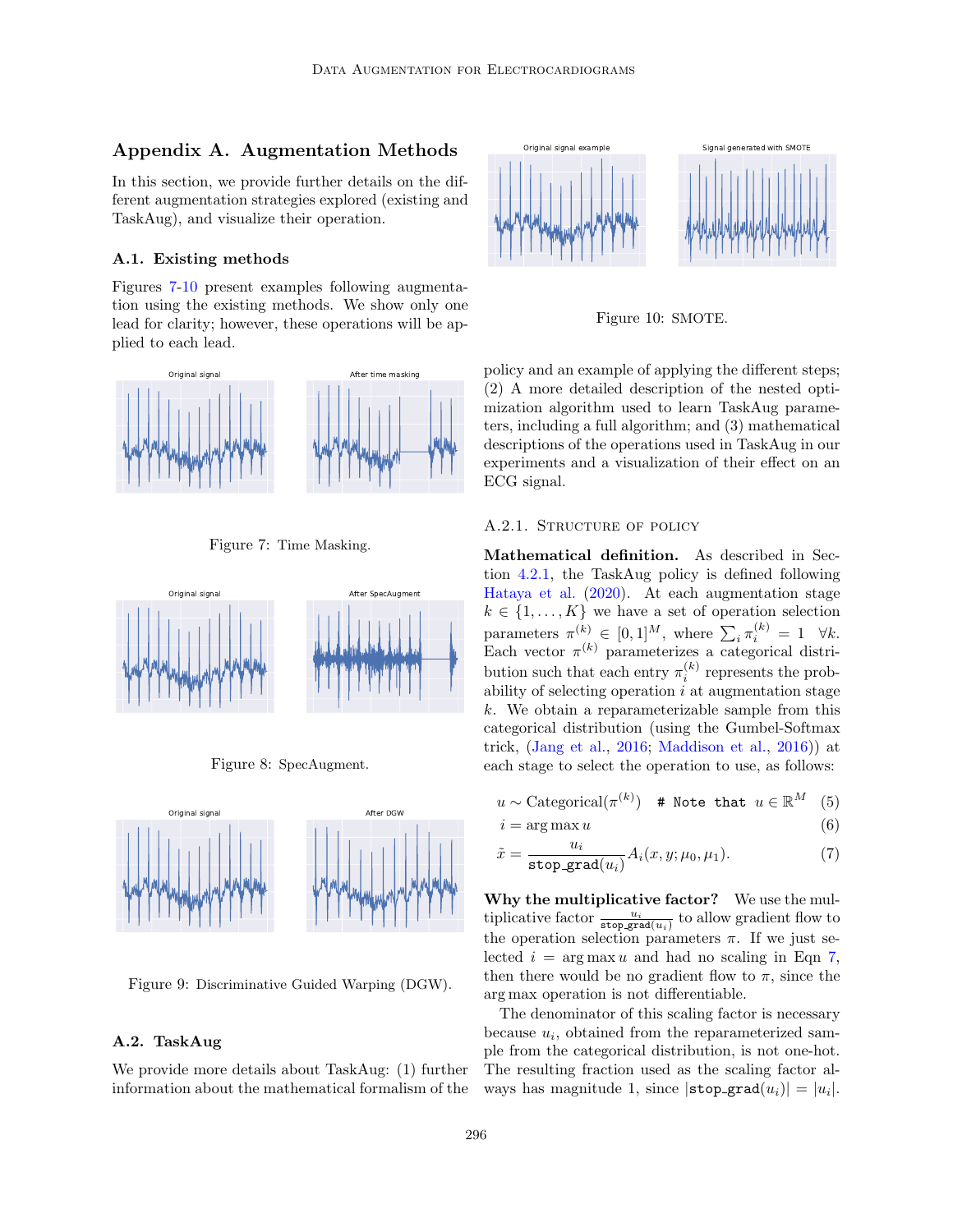When we take the gradient, we get:

$$
\frac{\partial}{\partial \pi} \frac{u_i}{\texttt{stop\_grad}(u_i)} = \frac{1}{\texttt{stop\_grad}(u_i)} \frac{\partial u_i}{\partial \pi},
$$

so the stop grad $(u_i)$  acts as a scaling term.

Example application of TaskAug. Suppose we have a one-stage TaskAug policy,  $K = 1$ , our augmentation set has two operations  $S = \{A_1, A_2\}$  which are  $A_1 = \text{TimeMask}(x, y; \mu_0 = 0.2, \mu_1 = 0.1)$  and  $A_2$  = Noise $(x, y; \mu_0 = 2.1, \mu_1 = 5.3)$ , and the operation selection probability vector is  $\pi = [0.9, 0.1]$ (that is, we select TimeMask with probability 0.9, and noise with probability 0.1). Now consider applying TaskAug to a (data, label) pair  $(x, 1)$ , i.e., the label is 1. We follow these steps:

- 1. Obtain a reparameterizable sample  $u$  from Categorical([0.9, 0.1]): let this be  $u = [0.75, 0.25]$ .
- 2. Find  $i = \arg \max u$ ; in this case,  $i = 1$ .
- 3. Select the operation  $A_1$ , i.e. TimeMask.
- 4. Compute the masking strength based on the label. Recall this is defined as  $s = y\mu_1 + (1 - y)\mu_0$ , so  $s = 1 \times 0.1 + (1 - 1) \times 0.2 = 0.1.$
- 5. Apply time-masking with strength 0.1 to  $x$ , generating  $\hat{x}$ .
- 6. Scale this by  $\frac{u_1}{\text{stop\_grad}(u_1)}$  to generate  $\tilde{x}$ .

### A.2.2. PARAMETER OPTIMIZATION

As detailed in the main text, there are many learnable parameters in TaskAug, and we use gradientbased optimization to learn these jointly with the base model parameters. Here, we provide some more details about the estimation of the gradient wrt the TaskAug parameters, and also include a full algorithm detailing the training procedure, Algorithm [1.](#page-15-0)

Estimating TaskAug parameter gradients. Let the base model parameters after  $P$  update steps be denoted as  $\theta(\phi)$ . We update the TaskAug policy parameters to minimize the base model's validation loss  $\mathcal{L}_V$ , with the gradient of interest being:

$$
\frac{\partial \mathcal{L}_V}{\partial \phi} = \frac{\partial \mathcal{L}_V}{\partial \hat{\theta}} \times \frac{\partial \hat{\theta}}{\partial \phi}.
$$

The first term on the RHS can be found exactly using standard backpropagation. To compute the second term, we re-express it using the implicit function theorem (IFT) as in [Lorraine et al.](#page-12-6) [\(2020\)](#page-12-6). Using  $\mathcal{L}_T$  to denote the training loss, the IFT allows us to re-express this second term as:

<span id="page-15-1"></span>
$$
\frac{\partial \hat{\theta}}{\partial \phi} = -\left[\frac{\partial^2 \mathcal{L}_T}{\partial \theta \,\partial \theta^T}\right]^{-1} \times \frac{\partial^2 \mathcal{L}_T}{\partial \theta \,\partial \phi^T} \bigg|_{\hat{\theta}(\phi)},\tag{8}
$$

which is a product of an inverse Hessian and a matrix of mixed partial derivatives. Adopting the algorithm from [Lorraine et al.](#page-12-6) [\(2020\)](#page-12-6), we approximate this with a truncated Neumann series with 1 term, and implicit vector-Jacobian products.

Training algorithm. Incorporating this gradient estimator, the algorithm to jointly optimize base model parameters and TaskAug policy parameters is given in Algorithm [1,](#page-15-0) mirroring the approach used in [Raghu et al.](#page-12-12) [\(2021c\)](#page-12-12).

| Algorithm 1 Optimizing TaskAug parameters.                                                                                                                                       |
|----------------------------------------------------------------------------------------------------------------------------------------------------------------------------------|
| 1. Initialize base model parameters $\theta$ and TaskAug                                                                                                                         |
| parameters $\phi$                                                                                                                                                                |
| 2: for $t = 1, , T$ do                                                                                                                                                           |
| Compute training loss, $\mathcal{L}_T(\theta)$<br>3:                                                                                                                             |
| Compute $\frac{\partial \mathcal{L}_T}{\partial \theta}$<br>4:                                                                                                                   |
| 5: Update $\theta \leftarrow \theta - \eta_{\theta} \frac{\partial \mathcal{L}_T}{\partial \theta}$                                                                              |
| 6: if $t\% P == 0$ then                                                                                                                                                          |
| Set $\hat{\theta} = \theta$<br>7:                                                                                                                                                |
| Compute the validation loss, $\mathcal{L}_V(\hat{\theta})$<br>8:                                                                                                                 |
| Compute $\frac{\partial \mathcal{L}_V}{\partial \hat{a}}$<br>9:                                                                                                                  |
| Approximate $\frac{\partial \hat{\theta}}{\partial \phi}$ using Equation 8.<br>10:                                                                                               |
| Compute the derivative $\frac{\partial \mathcal{L}_V}{\partial \phi} = \frac{\partial \mathcal{L}_V}{\partial \hat{\theta}} \times \frac{\partial \theta}{\partial \phi}$<br>11: |
| using the previous two steps.                                                                                                                                                    |
| Update $\phi \leftarrow \phi - \eta_{\phi} \frac{\partial \mathcal{L}_V}{\partial \phi}$<br>12:                                                                                  |
| end if<br>13:                                                                                                                                                                    |
| $14:$ end for                                                                                                                                                                    |

<span id="page-15-0"></span>**Choice of P.** The value of  $P$  influences how many 'inner' gradient steps (to the base model) we perform before an 'outer' gradient step (to the TaskAug parameters). There is a tradeoff here: if  $P$  is too small, then applying the IFT to approximate  $\frac{\partial \hat{\theta}}{\partial \phi}$  will result in a poor approximation [\(Lorraine et al.,](#page-12-6) [2020\)](#page-12-6); if P is too large, then updates to the policy parameters will have little effect on model parameters since the base model has already reached minimal training loss (and may start to overfit). In our experiments, we find that  $P > 5$  suffered from this second problem, and  $P = 1$  was sometimes unstable due to the first problem. In general,  $P = 1$  worked well at small sample sizes  $(N = 1000)$ , and  $P = 5$  worked better at  $N = 2500$  and  $N = 5000$ .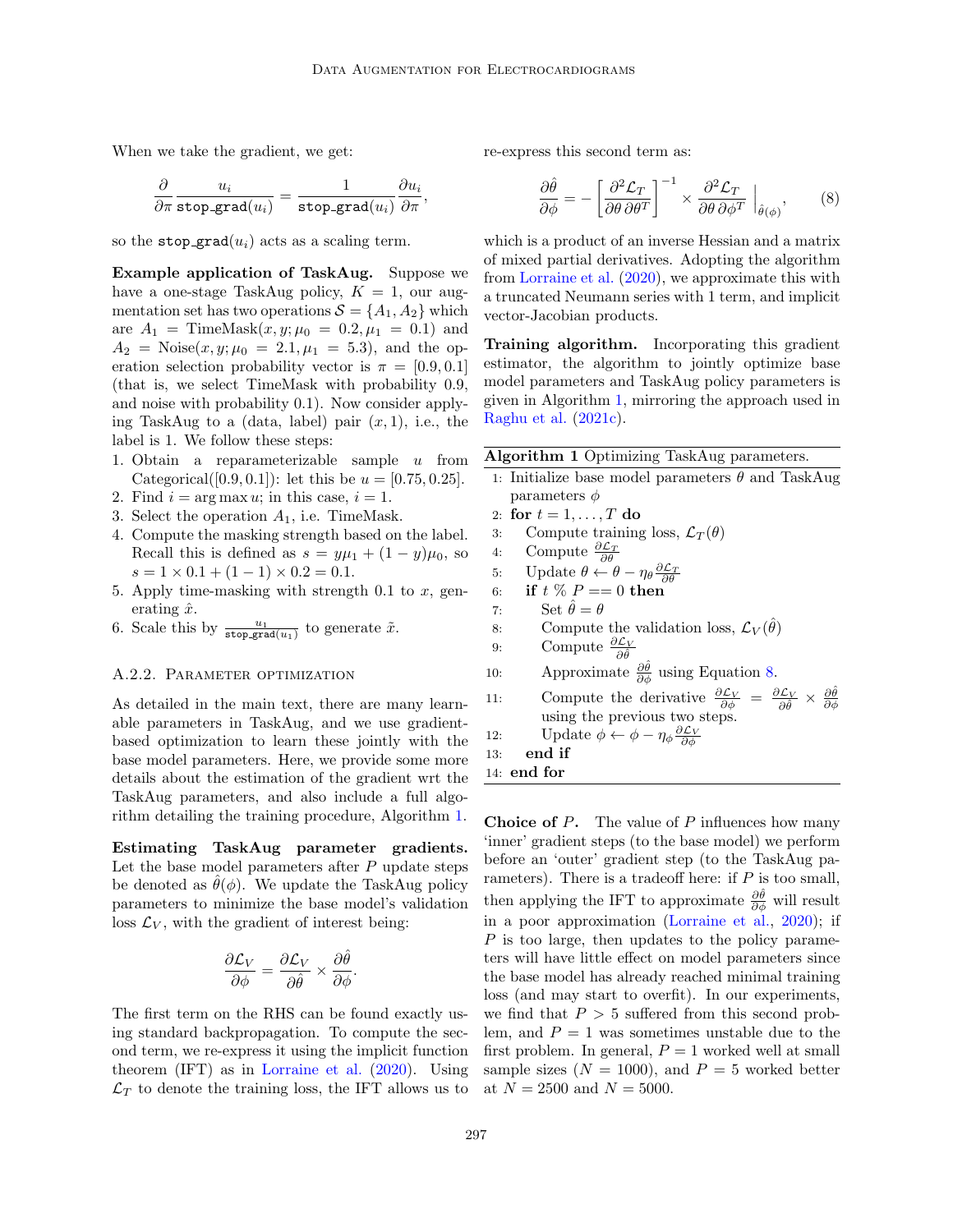### A.2.3. Augmentation operations

Figure [11](#page-17-0) shows the different operations used in TaskAug. We show only one lead for clarity; however, these operations will be applied to each lead. We now provide more details on the implementation of these operations in our experiments.

- TimeMask. As with the existing TimeMask strategies, we randomly select a contiguous portion of the signal to set to zero. We set 10% of the signal to zero in our implementation. This parameter is not optimized.
- Gaussian Noise. IID Gaussian noise is added to the signal. This is formed as follows. We first compute the standard deviation of each lead of the signal: let us denote this as  $\sigma$ . Then, the noise added to each sample of the signal is expressed as:  $\epsilon = 0.25 \times \sigma \times$  sigmoid(s)  $\times \mathcal{N}(0,1)$ , where s is the learnable strength parameter, initialized to 0. The coefficient 0.25 was found by visual inspection of some augmented examples, and observing that this allowed flexible augmentations to be generated without overwhelming the signal with noise.
- Temporal warping. The signal is warped with a random, diffeomorphic temporal transformation. To form this, we sample from a Gaussian with zero mean, and a fixed variance  $100 \times s^2$ , where s is the learnable strength parameter (initialized to 1), at each temporal location, to generate a length T dimensional random velocity field. This velocity field is then integrated (following the scaling and squaring numerical integration routine used by [Balakr](#page-11-14)[ishnan et al.](#page-11-14) [\(2018,](#page-11-14) [2019\)](#page-11-15)). This resulting displacement field is then smoothed with a Gaussian filter to generate the smoothed temporal displacement field. This field represents the number of samples each point in the original signal is translated in time. The field is then used to transform the signal, translating each channel in the same way (i.e., the field is the same across channels).
- Baseline wander. We firstly form a wander amplitude by computing:  $A = 0.25 \times$  sigmoid(s)  $\times$ Uniform $(0, 1)$ , where again s is a learnable strength parameter. Then, we compute the frequency and phase of the sinusoidal offset. The frequency is computed as:  $f = \frac{20 \times \text{Uniform}(0,1) + 10}{60}$ , based on the approximate number of breaths per minute for an adult. The phase is:  $\phi = 2\pi \times \text{Uniform}(0, 1)$ . Then, the sinusoidal offset is computed as:  $A \sin(ft + \phi)$ .
- Magnitude scaling. We scale the entire signal by a random magnitude given by

sigmoid(s)  $\times$  Uniform(0.75, 1.25), where s is a learnable strength parameter, initialized to 0.

• Temporal displacement. We shift the entire signal in time, padding with zeros where required. Our implementation directly generates a displacement field (as with temporal warping) and uses the spatial transformation from [Balakrishnan et al.](#page-11-14) [\(2018,](#page-11-14) [2019\)](#page-11-15) to transform the signal. This allows the operation to be differentiable, and for us to learn the displacement strength s. The displacement magnitude is a Uniform distribution on  $[-100 \times s^2, 100 \times s^2]$ , with the strength being initialized to 0.5.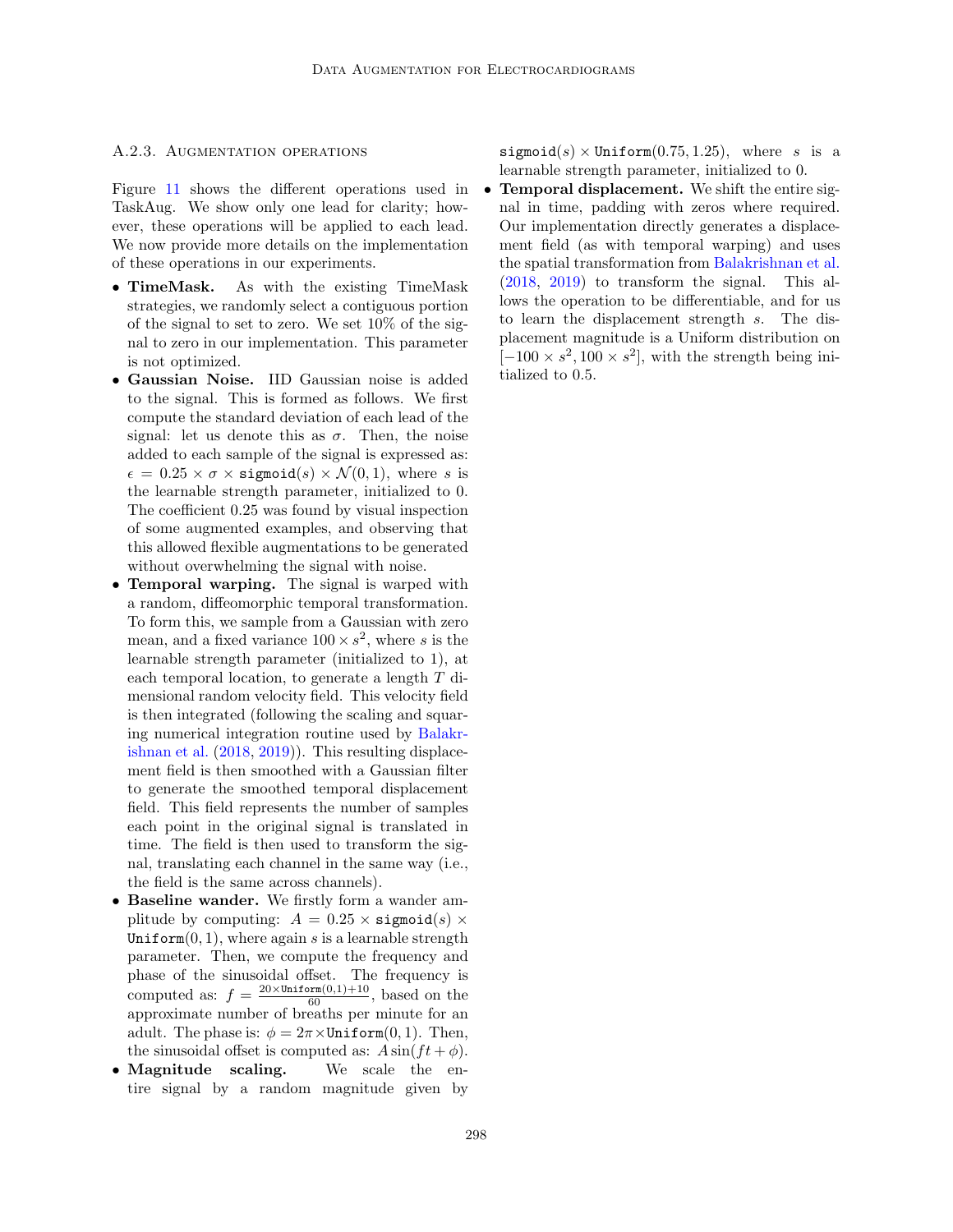

<span id="page-17-0"></span>Figure 11: Examples of the different operations used in TaskAug.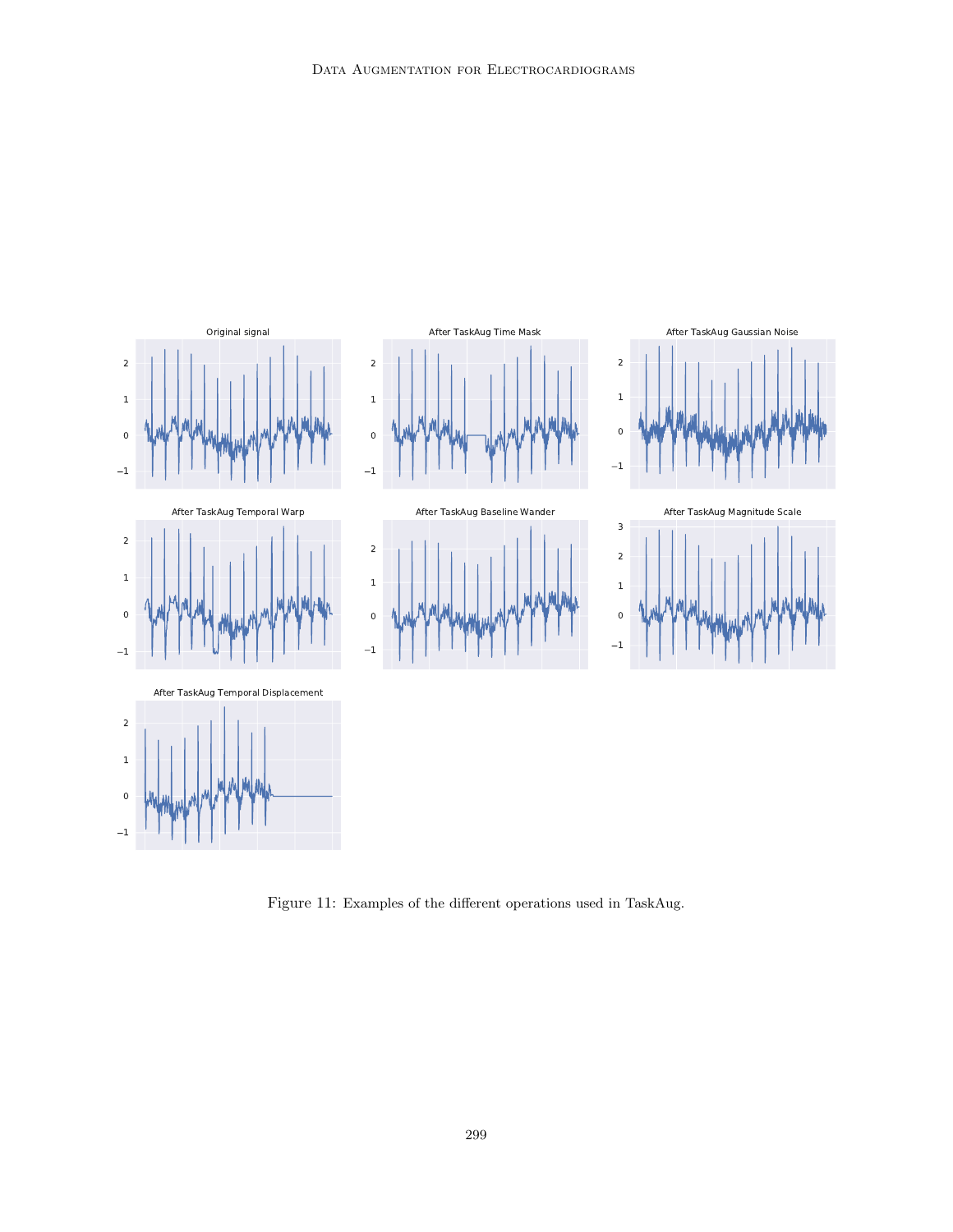# <span id="page-18-0"></span>Appendix B. Dataset Details

We provide more details about the three datasets.

B.1. Dataset A

The labels for RVH and AFib were assigned to each example based on whether relevant diagnostic statements were present in either a clinician's read of the ECG, or a machine read of the ECG.

For RVH, there were six diagnostic statements that led to a positive label being assigned: "right ventricular hypertrophy", "biventricular hypertrophy", "combined ventricular hypertrophy", "right ventricular enlargement", "rightventricular hypertrophy", "biventriclar hypertrophy".

For AFib, there were nine such statements: "atrial fibrillation with rapid ventricular response", "atrial fibrillation with moderate ventricular response", "fibrillation/flutter", "atrial fibrillation with controlled ventricular response", "afib", "atrial fib", "afibrillation", "atrial fibrillation", "atrialfibrillation".

Preprocessing. ECGs were sampled at 250 Hz for 10 seconds, resulting in a  $2500 \times 12$  tensor for all 12 leads, per-ECG. We normalized the signals by dividing by 1000. Other forms of normalization for this dataset (e.g., z-scoring) resulted in some abnormally large/small values.

#### B.2. Dataset B

The four labels are obtained by aggregating relevant sets of diagnostic statements – we refer the reader to the PTB-XL paper [\(Wagner et al.,](#page-13-0) [2020\)](#page-13-0) for further details. Of relevance here is that certain labels, such as MI, contain a small number of distinct diagnostic statements (3), potentially suggesting why many augmentation strategies can help – it is a fine-grained task. Others (such as CD) are much broader, covering many more diagnostic statements.

Preprocessing. ECGs in the dataset are sampled at 500 Hz for 10 seconds; we downsample these by a factor of 2 for consistency with Dataset A and C, resulting in a  $2500 \times 12$  tensor for all 12 leads, per-ECG. Normalization involved z-scoring, following the code provided with the dataset.

### B.3. Dataset C

The hemodynamics prediction cohort consists of patients who had an ECG and right heart catheterization procedure on the same day. The catheterization procedure measures hemodynamics variables including the pulmonary capillary wedge pressure (PCWP) and cardiac output (CO), and these are used to form the prediction targets. We consider inferring abnormally low Cardiac Output (less than 2.5 L/min), and abnormally high Pulmonary Capillary Wedge Pressure (greater than 20 mmHg).

Preprocessing. ECGs were sampled at 250 Hz for 10 seconds, resulting in a  $2500 \times 12$  tensor for all 12 leads, per-ECG. We normalized the signals by dividing by 1000. Other forms of normalization for this dataset (e.g., z-scoring) resulted in some abnormally large/small values, so we opted for the division-based normalization.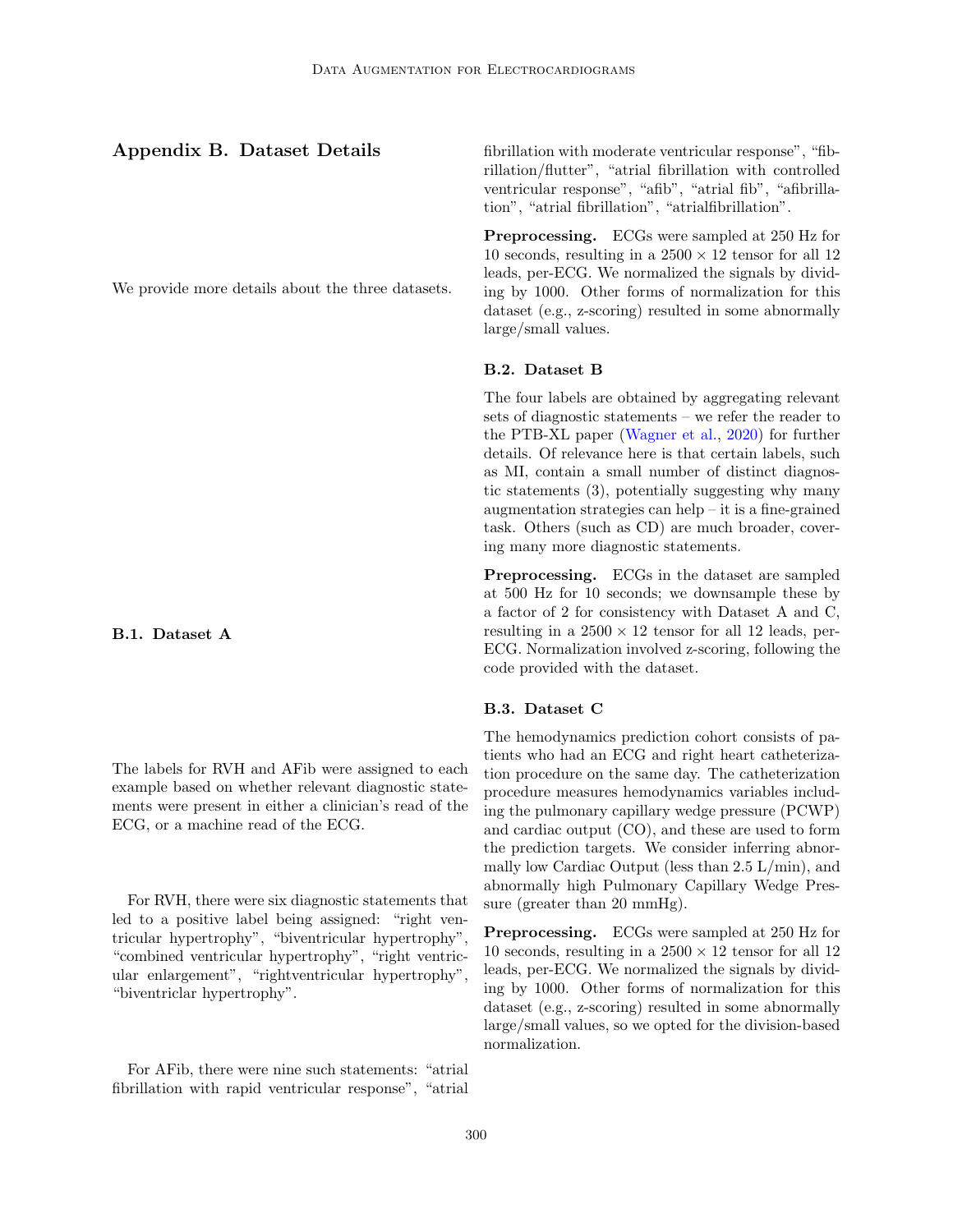# <span id="page-19-0"></span>Appendix C. Experiments

In this section, we provide further experimental details. We first provide implementation details, and then outline additional experimental results including: Results for AUPRC in the low-sample  $(N =$ 1000) regime, performance on Datasets A and B in the high-sample regime, performance on Dataset B in an additional low sample regime  $(N = 500$ data points), interpretation of the TaskAug policy for RVH, a study of the impact of optimizing policy parameters across different sample size regimes, and a study of the impact of class-specific magnitudes across different sample size regimes.

### C.1. Implementation details

Network architecture. In all experiments, we use a 1D CNN based on a ResNet-18 [\(He et al.,](#page-12-18) [2016\)](#page-12-18) architecture. This model has convolutions with a kernel size of 15, and stride 2 (informed by the temporal window we want the convolutions to operate over). The blocks in the ResNet architecture have convolutional layers with 32, 64, 128, and 256 channels respectively. The output after the final block is average pooled in the temporal dimension, and then a linear layer is applied to predict the probability of the positive class.

Optimization settings. As discussed, we used Adam with a learning rate of 1e-3 for all methods, given that this resulted in stable training across all settings. When optimizing the TaskAug policy parameters, we used RMSprop with a learning rate of 1e-2, following [Lorraine et al.](#page-12-6) [\(2020\)](#page-12-6).

Computational information. All models and training were implemented in PyTorch and run on a single NVIDIA V100 GPU.

#### C.2. Additional results

AUPRC results at 1000 samples. As discussed in Section [5.2,](#page-6-0) the improvements in AUROC are not always statistically significant. Given that some of the labels are very low prevalence (RVH: 1%, AFib: 5%, low CO: 4%), we evaluate the AUPRC in the low-sample regime, which provides additional information about model performance. Results are shown in Tables [4,](#page-19-1) [5,](#page-20-1) and [6.](#page-20-0) We observe that for the low prevalence RVH, AFib, and Low CO tasks, TaskAug obtains statistically significant improvements in performance. On Dataset A tasks (RVH and AFib), it is the only method to do so.

<span id="page-19-1"></span>

|              | <b>RVH</b>       | AFib           |
|--------------|------------------|----------------|
| NoAugs       | $7.4 \pm 1.3$    | $21.2 \pm 2.0$ |
| TaskAug      | $10.8 \pm 0.8^*$ | $27.3 + 1.8^*$ |
| <b>SMOTE</b> | $9.7 \pm 1.2$    | $21.0 \pm 2.2$ |
| DGW          | $7.1 \pm 0.9$    | $19.4 \pm 2.3$ |
| SpecAug      | $10.6 \pm 1.2$   | $21.1 \pm 2.0$ |
| TimeMask     | $10.1 \pm 1.5$   | $20.3 \pm 2.3$ |

Table 4: Mean and standard error of AUPRC for various data augmentation strategies when detecting cardiac abnormalities on Dataset A. We consider a low-sample regime with a development set of 1000 data points. The best-performing method is bolded, and the second best is underlined, and <sup>∗</sup> indicates statistically significant improvement at the  $p < 0.05$  level. TaskAug is the only method to obtain significant improvements in performance on both tasks.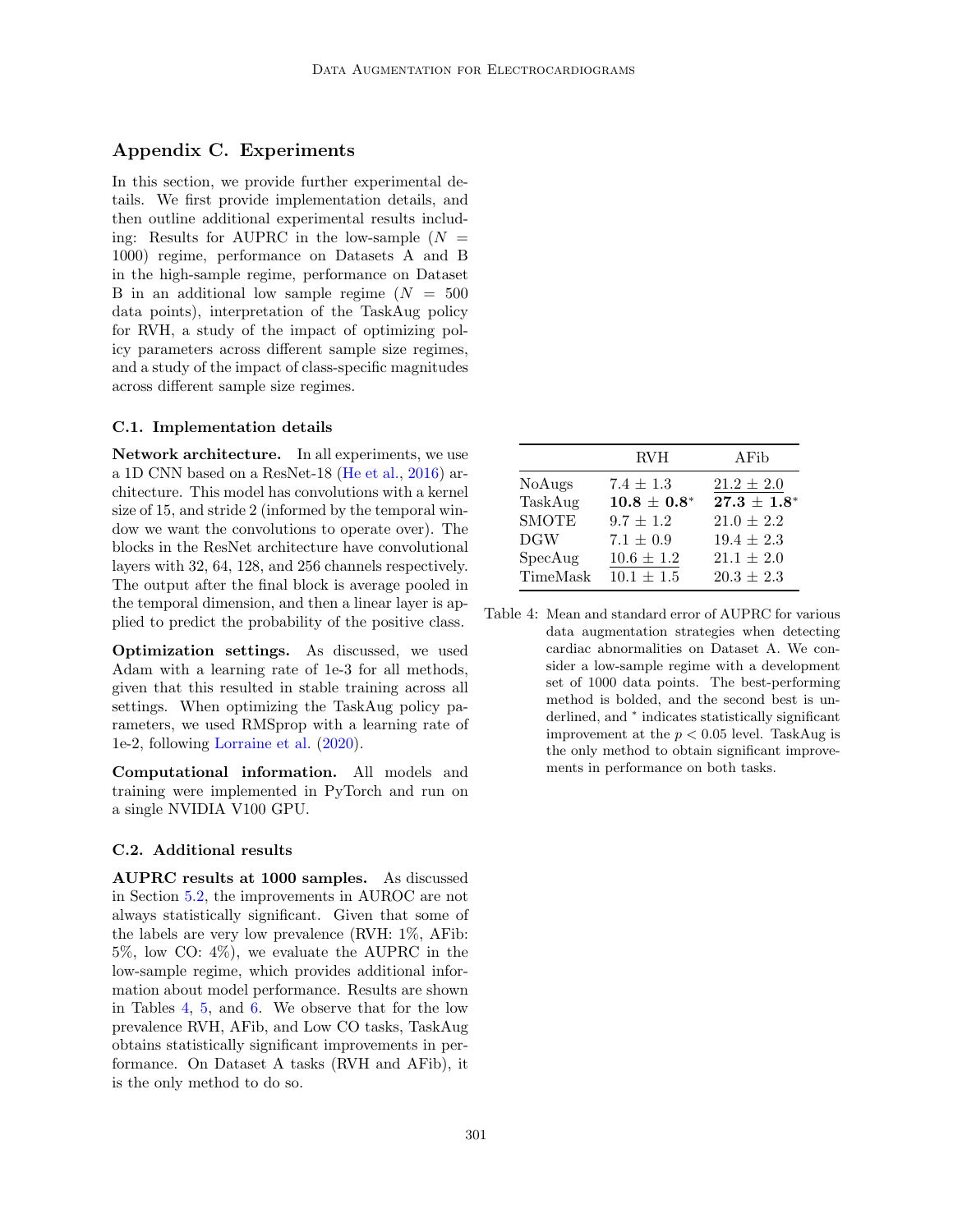<span id="page-20-1"></span>

|               | МI             | <b>HYP</b>     | <b>STTC</b>    | CD             |
|---------------|----------------|----------------|----------------|----------------|
| <b>NoAugs</b> | $59.2 \pm 2.1$ | $53.1 \pm 1.7$ | $66.9 \pm 2.5$ | $67.3 \pm 1.1$ |
| TaskAug       | $63.1 \pm 1.7$ | $55.2 \pm 0.9$ | $68.7 \pm 1.3$ | $66.8 \pm 1.2$ |
| <b>SMOTE</b>  | $62.0 \pm 1.6$ | $41.2 \pm 2.9$ | $65.9 \pm 1.0$ | $62.7 \pm 1.1$ |
| DGW           | $61.1 \pm 1.2$ | $53.9 \pm 1.6$ | $67.9 \pm 1.1$ | $64.7 \pm 2.6$ |
| SpecAug       | $61.7 \pm 1.6$ | $54.5 \pm 1.5$ | $68.8 \pm 1.5$ | $65.8 \pm 1.4$ |
| TimeMask      | $60.3 \pm 1.3$ | $52.8 \pm 1.8$ | $68.8 \pm 1.2$ | $70.1 + 1.3$   |

Table 5: Mean and standard error of AUPRC for various data augmentation strategies on detecting cardiac abnormalities on Dataset B. We consider a low-sample regime with a development set of 1000 data points. The best-performing method is bolded, and the second best is underlined, and <sup>∗</sup> indicates statistically significant improvement at the  $p < 0.05$  level.

<span id="page-20-0"></span>

|               | Low CO          | High PCWP:<br>${\cal N}=1000$ | High PCWP:<br>All Data |
|---------------|-----------------|-------------------------------|------------------------|
| <b>NoAugs</b> | $7.2 \pm 0.4$   | $42.5 \pm 0.8$                | $49.7 \pm 0.8$         |
| TaskAug       | $8.8 \pm 0.6^*$ | $43.5 \pm 0.9$                | $50.8 \pm 0.8$         |
| <b>SMOTE</b>  | $8.8 \pm 0.6^*$ | $41.9 \pm 0.7$                | $46.9 \pm 0.7$         |
| DGW           | $8.1 \pm 0.7$   | $41.2 \pm 0.7$                | $49.7 \pm 1.0$         |
| SpecAug       | $7.8 \pm 0.4$   | $42.3 \pm 1.1$                | $50.3 \pm 0.8$         |
| TimeMask      | $8.0 \pm 0.5$   | $42.4 \pm 0.7$                | $50.1 \pm 0.9$         |

Table 6: Mean and standard error of AUPRC for various data augmentation strategies for the hemodynamics inference task in Dataset C. We consider a low-sample regime with a development set of 1000 data points. The best-performing method is bolded, and the second best is underlined, and <sup>∗</sup> indicates statistically significant improvement at the  $p < 0.05$  level. TaskAug is the one of only two methods to obtain significant improvements in performance on the low CO detection task.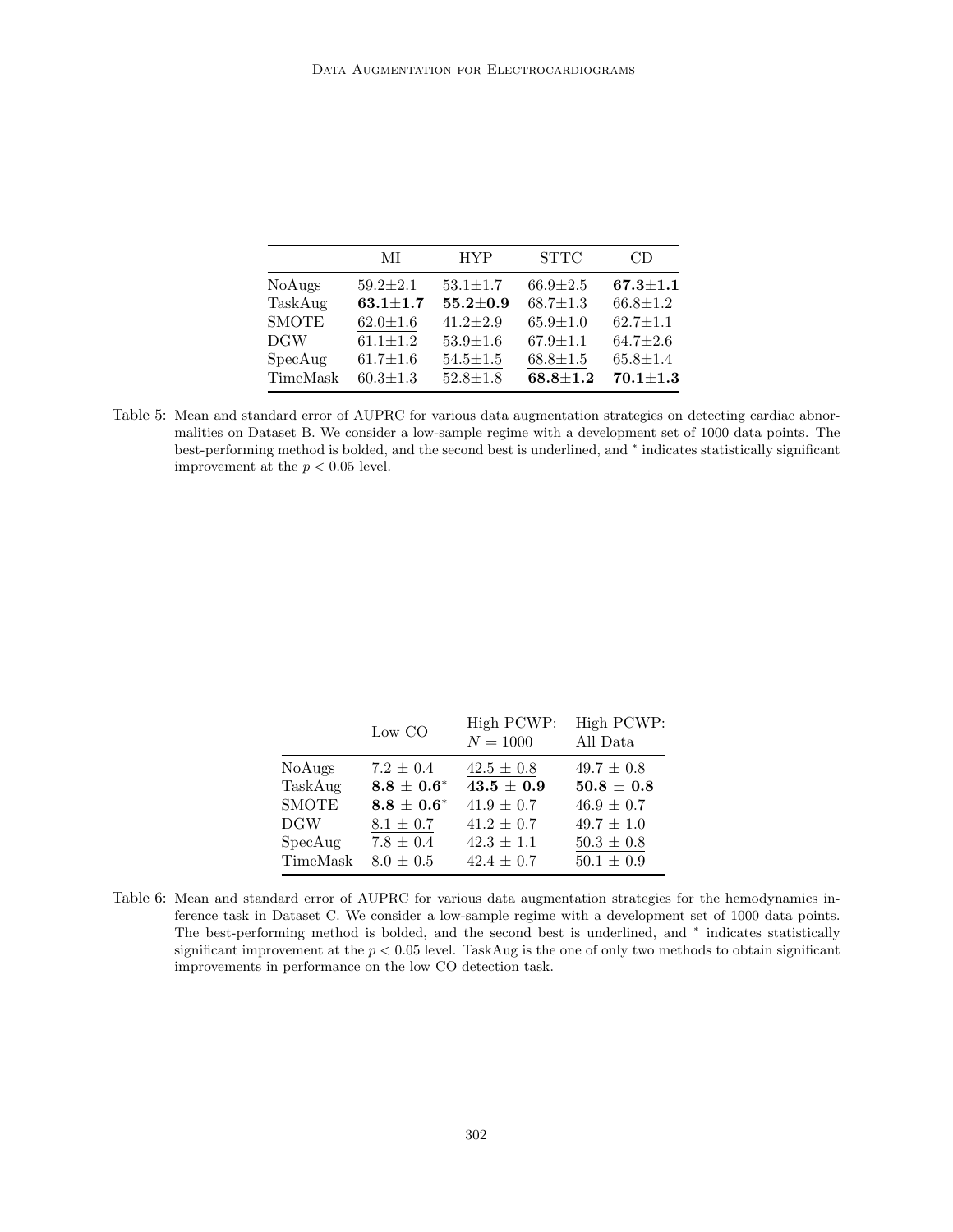Results at higher sample regimes. Tables [7-](#page-21-0)[10](#page-22-0) show AUROC for the different augmentation methods on the tasks from Datasets A and B. We observe that augmentations are less effective at higher samples. Particularly when the development set sizes are 2500 and 5000 datapoints, we observe that the improvement with using augmentations (over the NoAugs baseline) with any of the methods is quite small, and nearly always less than 1% AUROC. This suggests that in general, augmentations are less useful at these higher data regimes.

<span id="page-21-0"></span>

|               | <b>RVH</b>     | AFib                 |
|---------------|----------------|----------------------|
| <b>NoAugs</b> | $86.1 \pm 0.9$ | $89.0 \pm 0.4$       |
| TaskAug       | $86.9 \pm 0.9$ | $89.1 \pm 0.4$       |
| <b>SMOTE</b>  | $85.5 \pm 1.3$ | $89.1 \pm 0.5$       |
| <b>DGW</b>    | $84.8 \pm 1.3$ | $88.4 \pm 0.5$       |
| SpecAug       | $83.3 \pm 1.8$ | $\bf 89.1\,\pm\,0.3$ |
| TimeMask      | $85.8 \pm 1.1$ | $88.2 \pm 0.4$       |

Table 7: Mean and standard error of AUROC for augmentation methods on Dataset A tasks with a development set of 2500 data points. The best performing method is bolded, and the second best is underlined.

|              | <b>RVH</b>     | AFib           |
|--------------|----------------|----------------|
| NoAugs       | $90.6 \pm 0.6$ | $92.6 \pm 0.2$ |
| TaskAug      | $90.6 \pm 0.4$ | $92.8 \pm 0.1$ |
| <b>SMOTE</b> | $89.8 \pm 0.6$ | $92.6 \pm 0.2$ |
| <b>DGW</b>   | $90.8 \pm 0.5$ | $92.5 \pm 0.2$ |
| SpecAug      | $90.5 \pm 0.8$ | $92.7 \pm 0.1$ |
| TimeMask     | $89.4 \pm 0.7$ | $92.6 \pm 0.2$ |

Table 8: Mean and standard error of AUROC for augmentation methods on Dataset A tasks with a development set of 5000 data points. The best performing method is bolded, and the second best is underlined.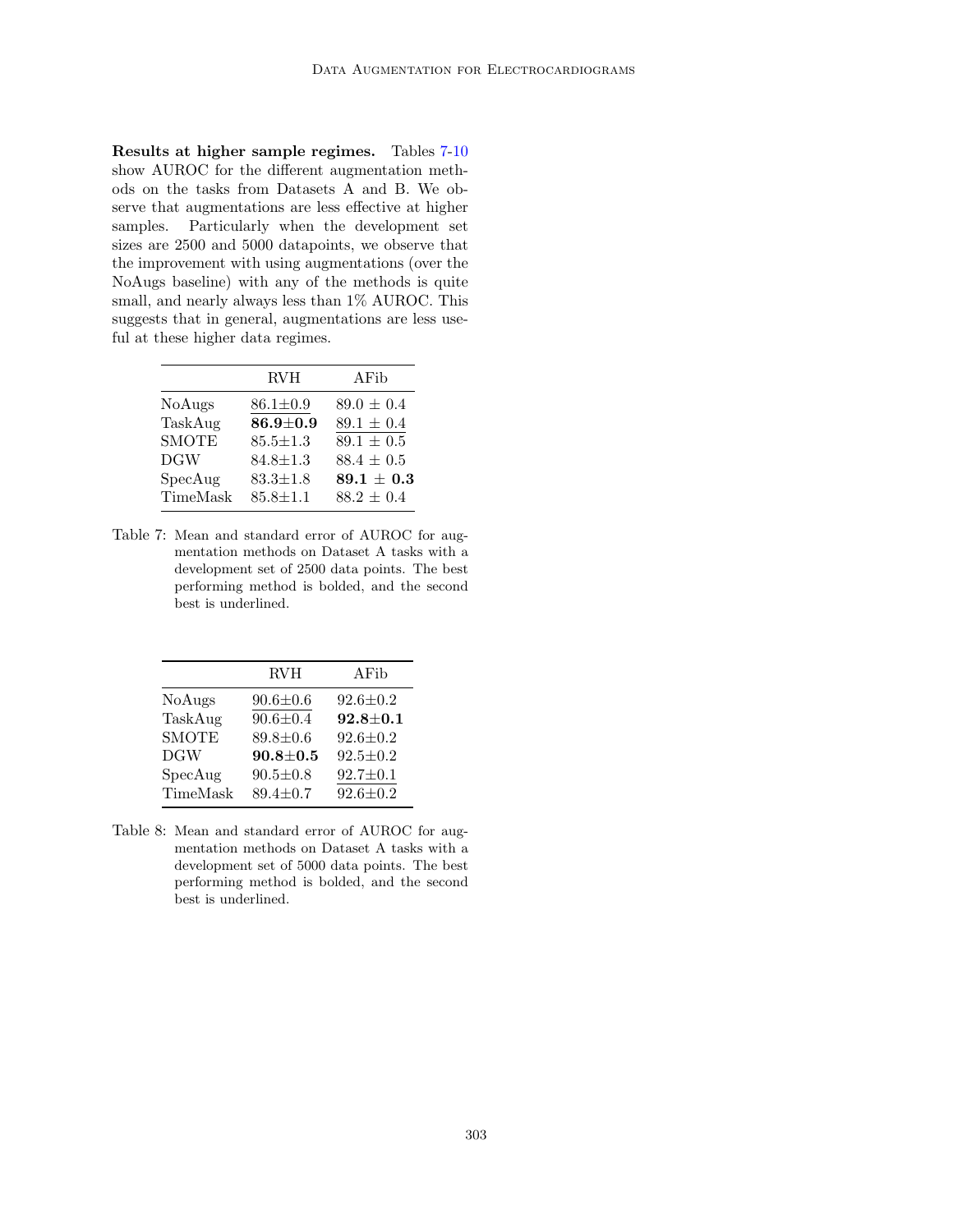|               | МI             | <b>HYP</b>     | <b>STTC</b>    | CD             |
|---------------|----------------|----------------|----------------|----------------|
| <b>NoAugs</b> | $84.5 \pm 0.5$ | $86.4 \pm 0.4$ | $89.7 \pm 0.3$ | $85.8 \pm 0.3$ |
| TaskAug       | $86.1 \pm 0.5$ | $86.2 \pm 0.4$ | $89.7 \pm 0.3$ | $86.6 \pm 0.4$ |
| <b>SMOTE</b>  | $84.7 \pm 0.7$ | $81.9 \pm 1.3$ | $88.7 \pm 0.4$ | $85.5 \pm 0.6$ |
| <b>DGW</b>    | $84.1 \pm 0.5$ | $85.9 \pm 0.6$ | $89.5 \pm 0.3$ | $86.2 \pm 0.3$ |
| SpecAug       | $84.6 \pm 0.8$ | $86.2 \pm 0.6$ | $90.2 \pm 0.3$ | $86.8 \pm 0.6$ |
| TimeMask      | $85.7 \pm 0.4$ | $86.6 \pm 0.3$ | $90.1 \pm 0.1$ | $87.0 \pm 0.7$ |

Table 9: Mean and standard error of AUROC for augmentation methods on Dataset B tasks with a development set of 2500 data points. The best performing method is bolded, and the second best is underlined.

<span id="page-22-0"></span>

|               | МI             | <b>HYP</b>     | <b>STTC</b>    | CD             |
|---------------|----------------|----------------|----------------|----------------|
| <b>NoAugs</b> | $89.4 \pm 0.3$ | $88.2 \pm 0.2$ | $91.0 \pm 0.3$ | $89.3 \pm 0.4$ |
| TaskAug       | $89.4 \pm 0.3$ | $88.3 \pm 0.2$ | $91.6 + 0.2$   | $90.0 \pm 0.2$ |
| <b>SMOTE</b>  | $86.6 \pm 0.7$ | $86.7 \pm 0.4$ | $90.6 \pm 0.3$ | $88.0 \pm 0.3$ |
| DGW           | $88.6 \pm 0.3$ | $88.0 \pm 0.2$ | $91.3 \pm 0.1$ | $89.3 \pm 0.2$ |
| SpecAug       | $89.5 \pm 0.2$ | $88.4 \pm 0.4$ | $91.6 \pm 0.2$ | $89.9 \pm 0.2$ |
| TimeMask      | $89.3 \pm 0.3$ | $88.6 + 0.2$   | $91.6 + 0.2$   | $89.8 \pm 0.2$ |
|               |                |                |                |                |

Table 10: Mean and standard error of AUROC for augmentation methods on Dataset B tasks with a development set of 5000 data points. The best performing method is bolded, and the second best is underlined.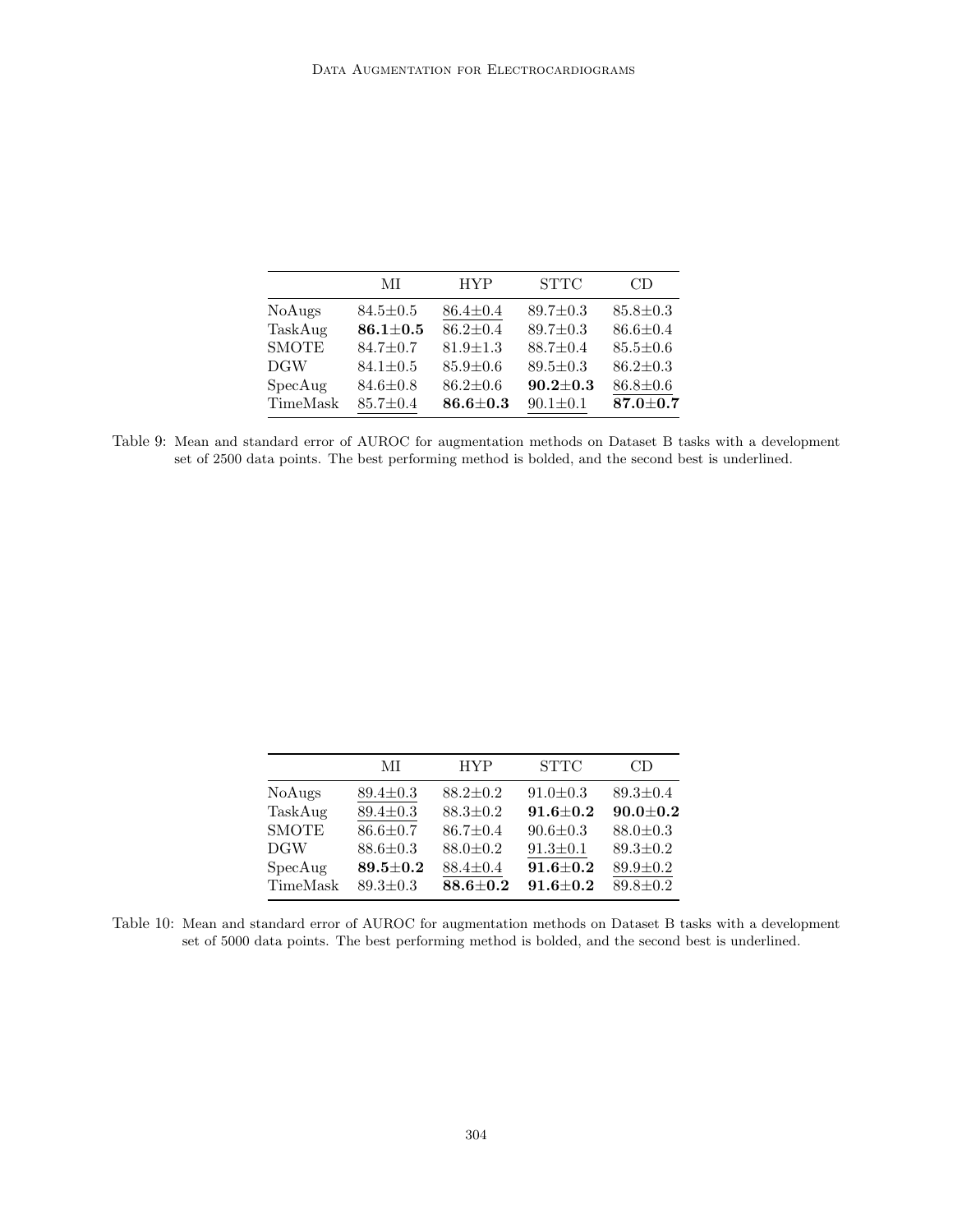Results on Dataset B at  $N = 500$ . Table [11](#page-24-0) shows AUROC for the different augmentation methods in an additional low sample regime, with  $N =$ 500. We see that the maximum improvement over the NoAugs baseline by any augmentation strategy is greater in this regime than it was at  $N = 1000$  (see Table [2\)](#page-7-0). Given that the prevalence of these tasks is relatively high, we see more significant performance improvements in the  $N = 500$  regime.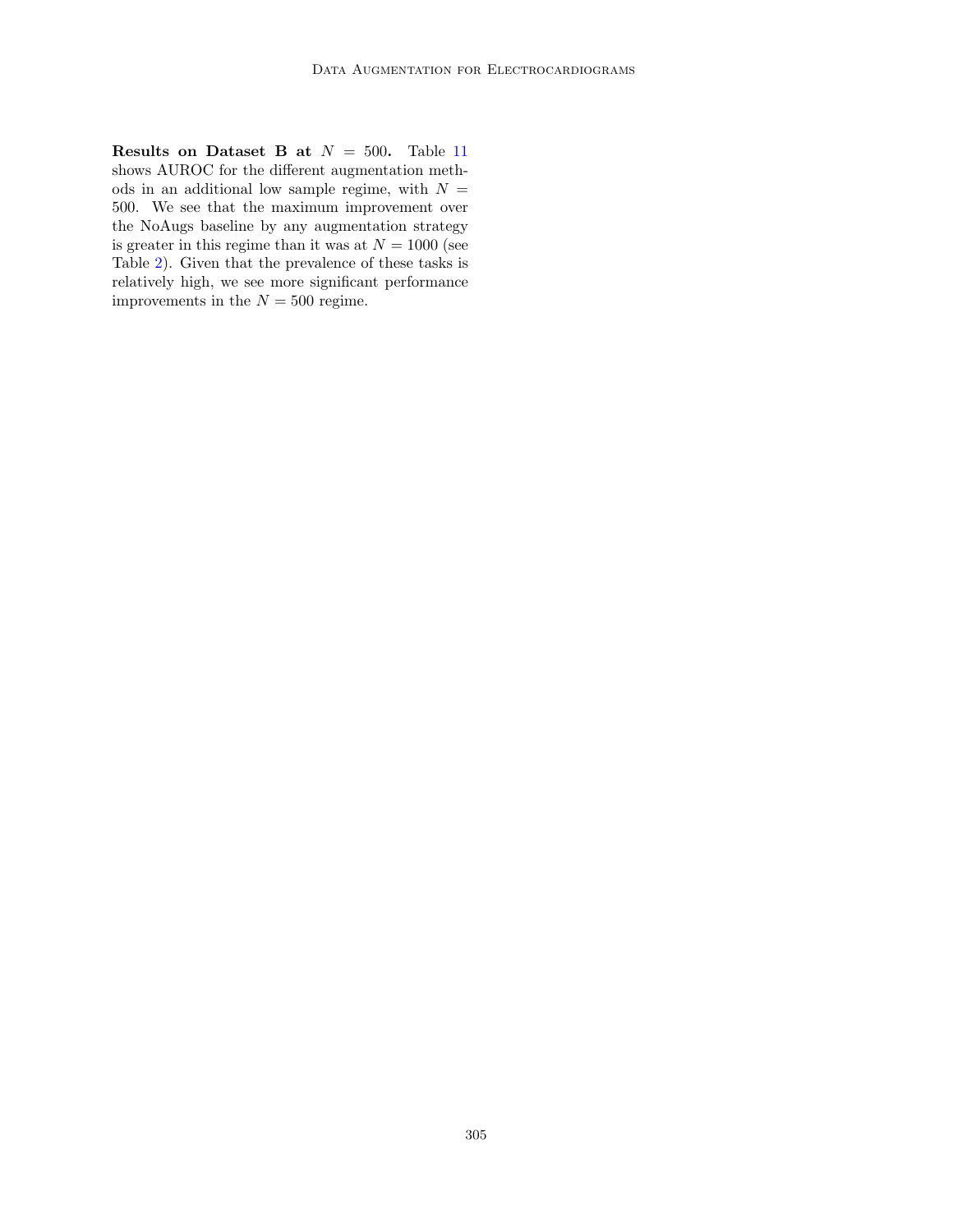<span id="page-24-0"></span>

|              | МL             | <b>HYP</b>     | <b>STTC</b>    | CD.            |
|--------------|----------------|----------------|----------------|----------------|
| NoAugs       | $74.4 \pm 0.9$ | $81.9 \pm 0.8$ | $85.2 \pm 0.5$ | $78.9 \pm 1.2$ |
| TaskAug      | $78.4 \pm 0.5$ | $81.5 \pm 1.2$ | $86.2 \pm 0.4$ | $80.7 \pm 0.6$ |
| <b>SMOTE</b> | $75.7 \pm 1.2$ | $79.2 \pm 1.5$ | $85.5 \pm 0.3$ | $78.6 \pm 1.5$ |
| DGW          | $78.2 \pm 0.6$ | $78.7 \pm 1.2$ | $82.0 \pm 1.3$ | $79.0 \pm 0.9$ |
| SpecAug      | $77.8 \pm 0.7$ | $81.0 \pm 0.6$ | $86.3 \pm 0.4$ | $79.3 \pm 1.1$ |
| TimeMask     | $77.8 \pm 1.0$ | $80.9 \pm 1.3$ | $86.6 \pm 0.5$ | $80.3 \pm 0.8$ |

Table 11: Mean and standard error of AUROC for augmentation methods on Dataset B tasks with a development set of 500 data points. The best performing method is bolded, and the second best is underlined.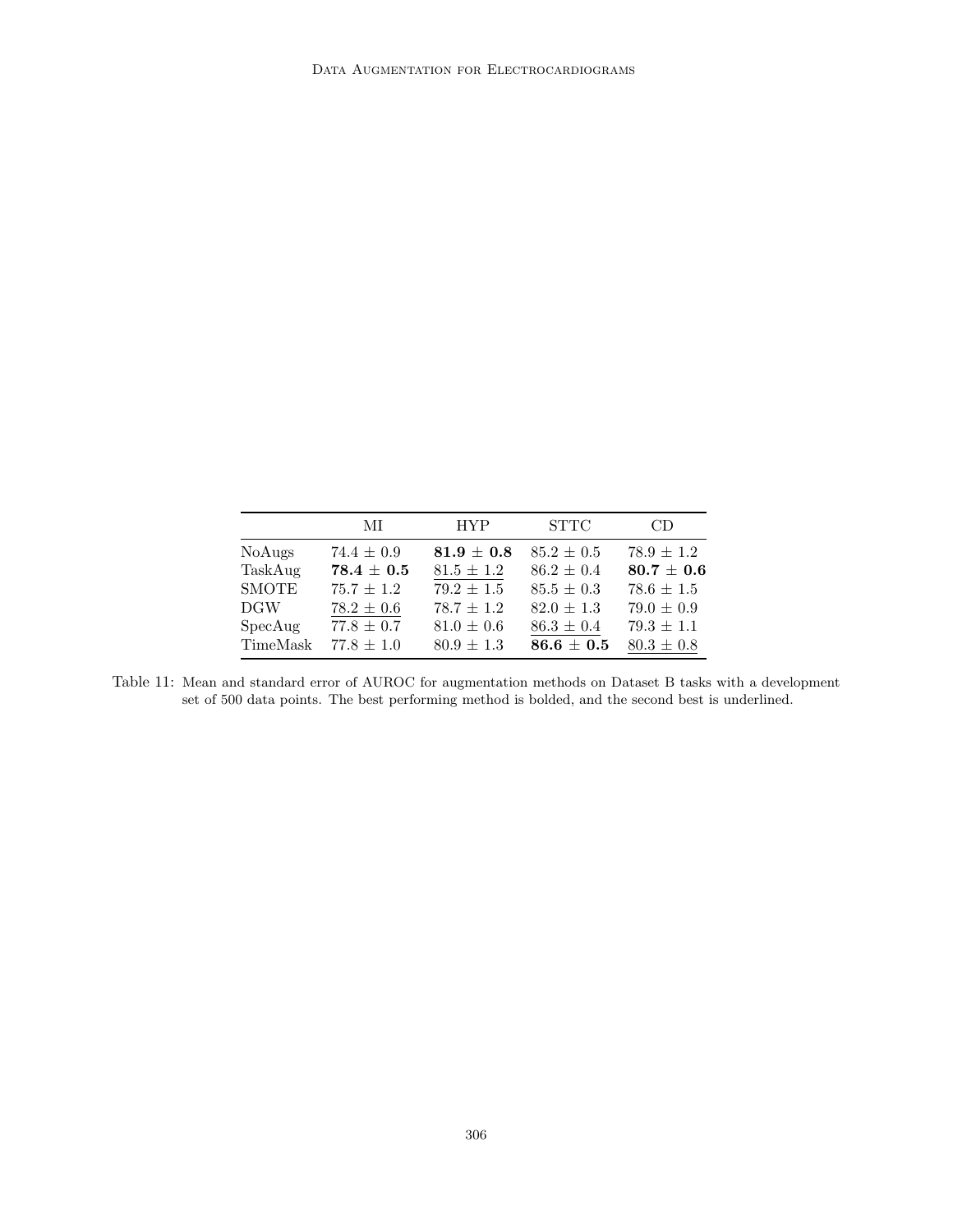Interpreting the RVH policy. We visualize the TaskAug policy for RVH in Figure [12.](#page-26-0) We observe high probability assigned to selecting two temporal operations in stage 1, namely masking and displacement. Relative magnitudes of different portions of the ECG affect the RVH label, so temporal operations having higher probability of selection is sensible since they are more likely to be label preserving than operations that change the relative magnitudes of different parts of the ECG. We examine the learned strengths for the displacement operation in Stage 1, Figure  $12(b)$  $12(b)$ , and we see that there is little differentiation on a per-class basis. This is sensible, since we do not expect displacement of the signal in time to affect the RVH label for differently for the positive and negative classes.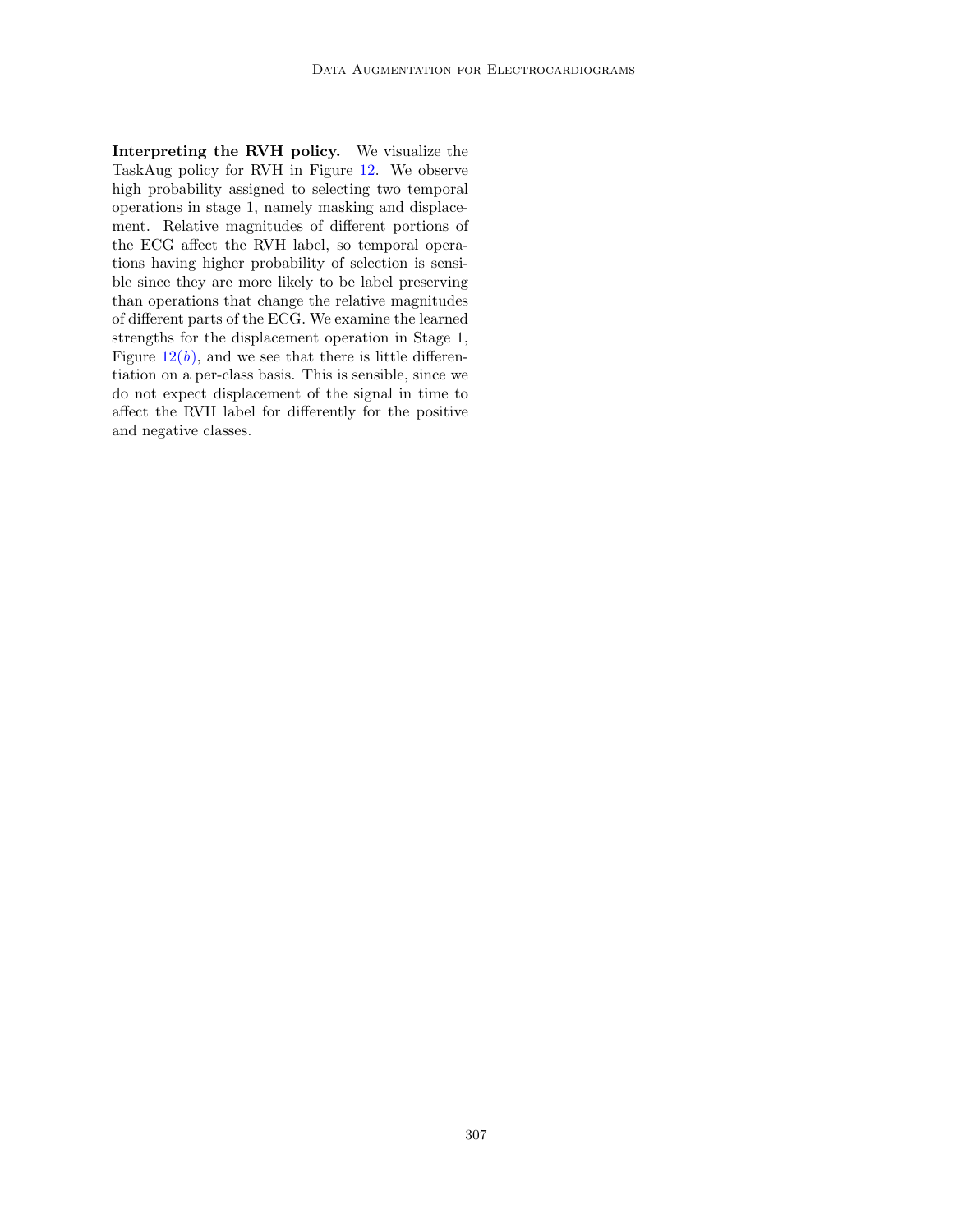

<span id="page-26-1"></span><span id="page-26-0"></span>Figure 12: TaskAug policy for detecting Right Ventricular Hypertrophy. The learned TaskAug policy: probability of selecting each transformation in both augmentation stages and the optimized displacement strengths in the first stage. We show the mean/standard error of the learned parameter values over 15 runs. Temporal operations (masking and displacement) have high probability of selection in Stage 1, which is sensible since these operations are likely to be label preserving (RVH is typically detected based on relative magnitudes of portions of beats in the ECG). We see that both positive and negative classes have similar optimized displacement augmentation strengths – we do not expect displacement to impact the class label differently for the two classes, so this is sensible.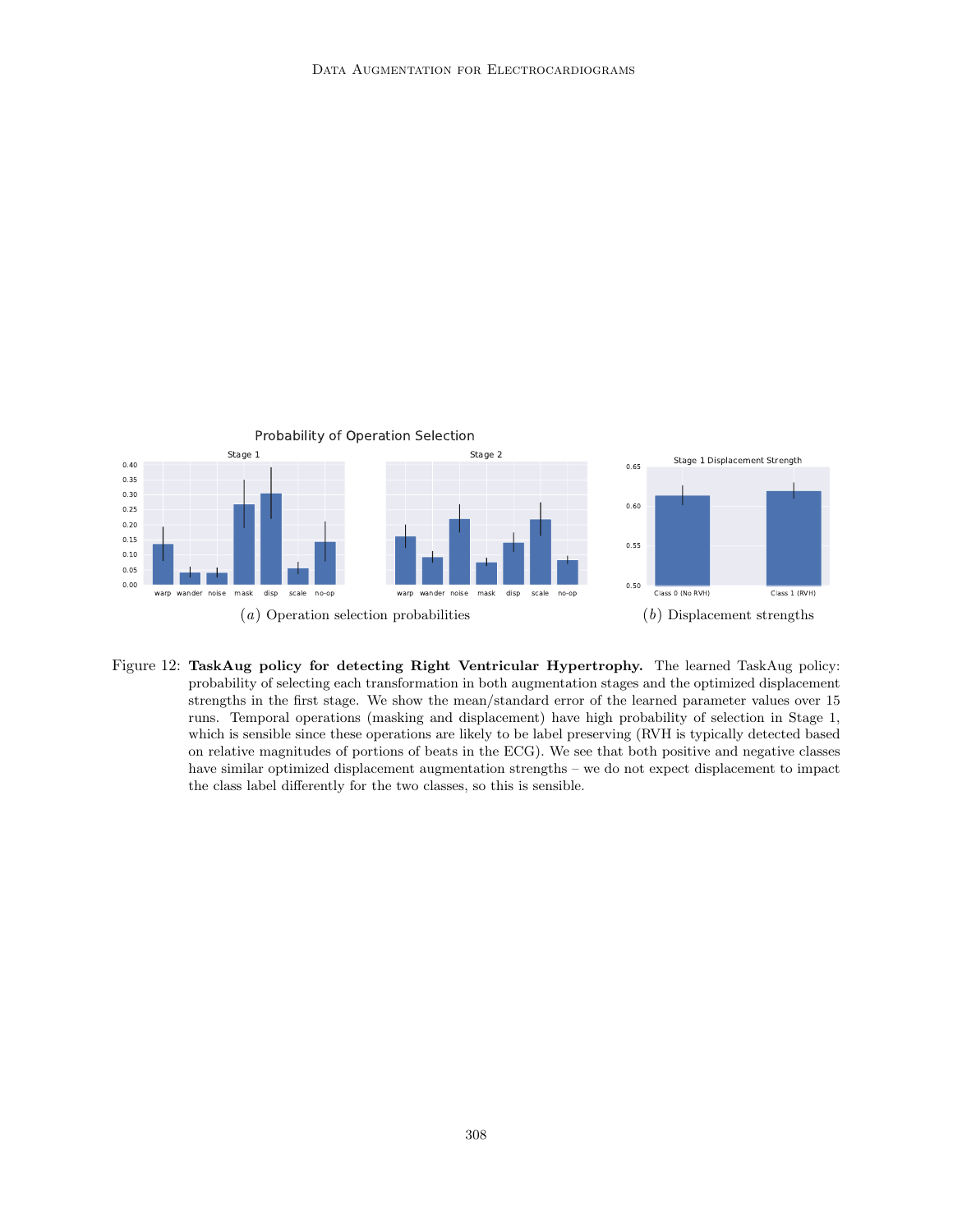Further study on the impact of optimizing augmentations. As shown in the main text, Figure [5,](#page-9-1) optimizing the policy parameters improves performance over keeping them fixed at their initial values. In Figure [13,](#page-28-1) we study this effect across different dataset sizes and find that the optimization has the most impact in the low sample regime, but still results in improvements even at higher samples. This could be due to the fact that at higher samples, augmentations boost performance less in general, so the specific parameter settings in TaskAug also have less impact.

Further study on the impact of class-specific magnitudes. As shown in the main text, Figure [6,](#page-9-2) optimizing class-specific magnitudes improves over learning one magnitude parameter for each class. Figure [14](#page-28-2) studies this effect across different dataset sizes and we see that the class-specific parameters improve performance at all dataset sizes, but the improvement is most clearly seen at low samples. Similarly with the optimization of augmentation parameters, this could be due to the fact that at higher samples, augmentations boost performance less in general, so the classspecific parameterization in TaskAug has less impact.